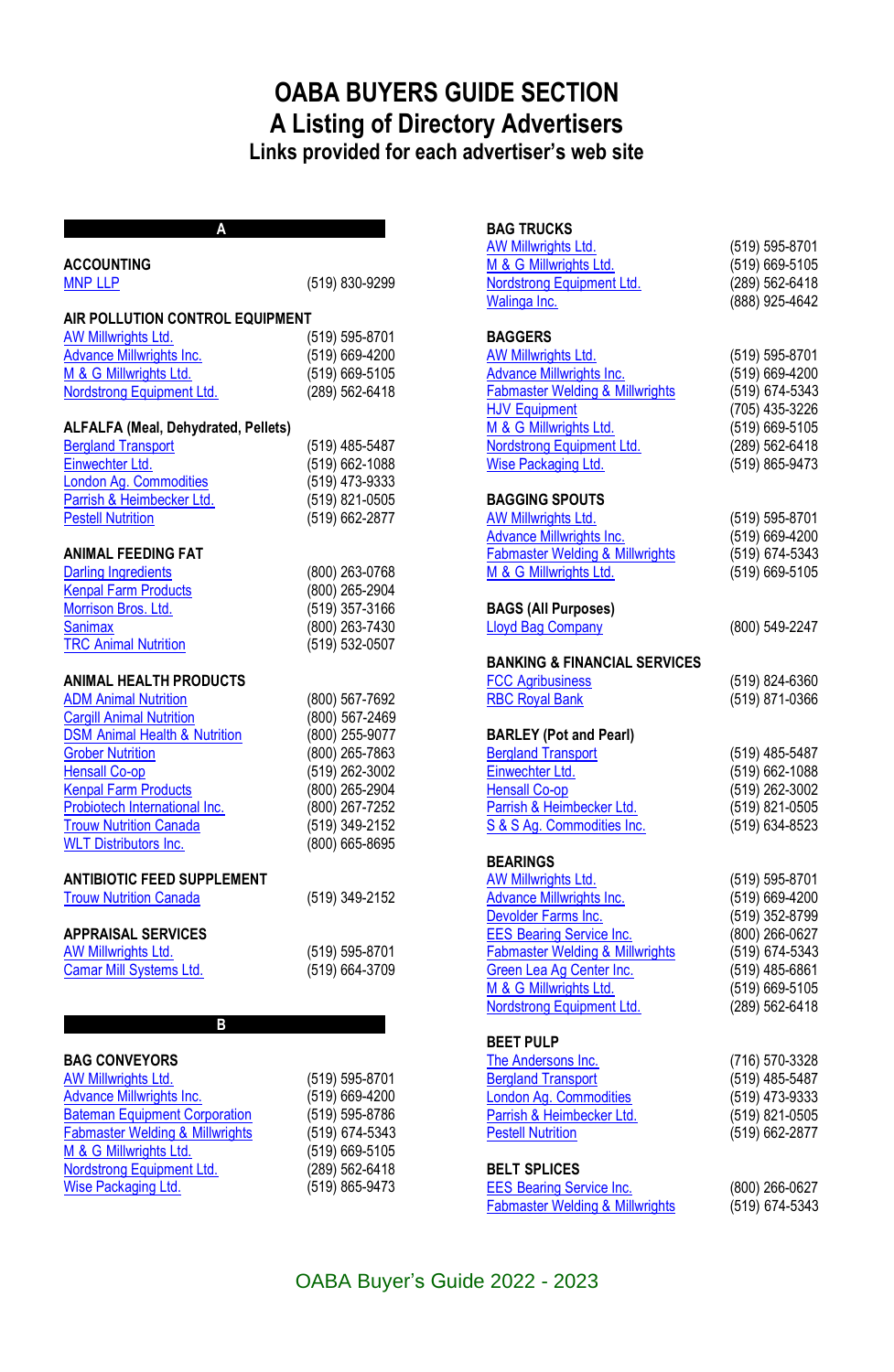| <b>BELTING</b><br><u>AW Millwrights Ltd.</u><br>Advance Millwrights Inc.<br><b>Bateman Equipment Corporation</b><br>Devolder Farms Inc.<br><b>EES Bearing Service Inc.</b><br><b>Fabmaster Welding &amp; Millwrights</b><br>M & G Millwrights Ltd.<br>Nordstrong Equipment Ltd.                                                                                                                                                                        | (519) 595-8701<br>(519) 669-4200<br>(519) 595-8786<br>(519) 352-8799<br>(800) 266-0627<br>(519) 674-5343<br>(519) 669-5105<br>(289) 562-6418                                                                                           |
|--------------------------------------------------------------------------------------------------------------------------------------------------------------------------------------------------------------------------------------------------------------------------------------------------------------------------------------------------------------------------------------------------------------------------------------------------------|----------------------------------------------------------------------------------------------------------------------------------------------------------------------------------------------------------------------------------------|
| <b>BIOLOGICS</b><br>Probiotech International Inc.                                                                                                                                                                                                                                                                                                                                                                                                      | (800) 267-7252                                                                                                                                                                                                                         |
| <b>BIRD FOODS</b><br><b>Pestell Nutrition</b>                                                                                                                                                                                                                                                                                                                                                                                                          | (519) 662-2877                                                                                                                                                                                                                         |
| <b>BIRD REPELLENTS</b><br><b>Sellen Grain Services Ltd.</b>                                                                                                                                                                                                                                                                                                                                                                                            | (519) 692-4232                                                                                                                                                                                                                         |
| <b>BLOOD MEAL</b><br><b>Darling Ingredients</b><br>Jefo<br><b>Pestell Nutrition</b><br><b>Sanimax</b><br><b>BONE MEAL</b>                                                                                                                                                                                                                                                                                                                              | (800) 263-0768<br>(450) 799-2000<br>(519) 662-2877<br>(800) 263-7430                                                                                                                                                                   |
| Parrish & Heimbecker Ltd.<br>Sanimax                                                                                                                                                                                                                                                                                                                                                                                                                   | (519) 821-0505<br>(800) 263-7430                                                                                                                                                                                                       |
| <b>BREAK/BULK TRANSLOADING</b><br>Traxxside Logistics Inc.                                                                                                                                                                                                                                                                                                                                                                                             | (519) 824-1345                                                                                                                                                                                                                         |
| <b>BREWERS GRAIN</b><br><b>Bergland Transport</b><br>Comptoir Agricole Ste-Anne Inc.<br><b>London Ag. Commodities</b><br>Parrish & Heimbecker Ltd.<br><b>Pestell Nutrition</b><br>Shakespeare Mills Inc. (S.M.I.)                                                                                                                                                                                                                                      | (519) 485-5487<br>(613) 236-2272<br>(519) 473-9333<br>(519) 821-0505<br>(519) 662-2877<br>(800) 268-6325                                                                                                                               |
| <b>BULK FEED EQUIPMENT (Bins, etc.)</b><br>AW Millwrights Ltd.<br><b>Advance Millwrights Inc.</b><br><b>Bateman Equipment Corporation</b><br><b>Cancoppas Limited</b><br>Comptoir Agricole Ste-Anne Inc.<br>Devolder Farms Inc.<br><b>Fabmaster Welding &amp; Millwrights</b><br>John Ernewein Ltd.<br><b>HJV Equipment</b><br>M & G Millwrights Ltd.<br><b>MWI Silo Systems</b><br>Nordstrong Equipment Ltd.<br><b>Tietjen Verfahrenstechnik GmbH</b> | (519) 595-8701<br>(519) 669-4200<br>(519) 595-8786<br>(905) 569-6246<br>(613) 236-2272<br>(519) 352-8799<br>(519) 674-5343<br>(519) 881-0187<br>(705) 435-3226<br>(519) 669-5105<br>(519) 656-2341<br>(289) 562-6418<br>(226) 667-4931 |
| <b>BULK STORAGE STRUCTURES</b><br><b>AW Millwrights Ltd.</b><br><b>Advance Millwrights Inc.</b><br><b>Bateman Equipment Corporation</b><br>Devolder Farms Inc.<br><b>Fabmaster Welding &amp; Millwrights</b><br>John Ernewein Ltd.<br>Green Lea Ag Center Inc.<br><b>HJV Equipment</b><br>M & G Millwrights Ltd.                                                                                                                                       | (519) 595-8701<br>(519) 669-4200<br>(519) 595-8786<br>(519) 352-8799<br>(519) 674-5343<br>(519) 881-0187<br>(519) 485-6861<br>(705) 435-3226<br>(519) 669-5105                                                                         |

| <b>MWI Silo Systems</b><br>Nordstrong Equipment Ltd.                                                                                                                                                                          | (519) 656-2341<br>(289) 562-6418                                                                                           |
|-------------------------------------------------------------------------------------------------------------------------------------------------------------------------------------------------------------------------------|----------------------------------------------------------------------------------------------------------------------------|
| <b>BULK TRUCK BODIES &amp; TRAILERS</b><br><b>Bergland Transport</b><br><b>HJV Equipment</b><br>Walinga Inc.                                                                                                                  | (519) 485-5487<br>(705) 435-3226<br>(888) 925-4642                                                                         |
| <b>BUTTERMILK PRODUCTS</b><br><b>Grober Nutrition</b>                                                                                                                                                                         | (800) 265-7863                                                                                                             |
| C                                                                                                                                                                                                                             |                                                                                                                            |
| <b>CALF VEALER</b><br><b>Grober Nutrition</b><br><b>Hensall Co-op</b><br>Jefo<br><b>Kenpal Farm Products</b><br>PMT Inc.                                                                                                      | (800) 265-7863<br>(519) 262-3002<br>(450) 799-2000<br>(800) 265-2904<br>(800) 299-7904                                     |
| <b>CANOLA MEAL</b><br>The Andersons Inc.<br><b>Bergland Transport</b><br><b>Hensall Co-op</b><br>London Aq. Commodities<br>Parrish & Heimbecker Ltd.<br>Shakespeare Mills Inc. (S.M.I.)<br><b>Sollio Agriculture</b>          | (716) 570-3328<br>(519) 485-5487<br>(519) 262-3002<br>(519) 473-9333<br>(519) 821-0505<br>(800) 268-6325<br>(519) 686-8080 |
| <b>CANOLA OIL</b><br>Morrison Bros. Ltd.                                                                                                                                                                                      | (519) 357-3166                                                                                                             |
| <b>CHICK HATCHERY</b><br><b>Trouw Nutrition Canada</b>                                                                                                                                                                        | (519) 349-2152                                                                                                             |
| <b>CLEANING &amp; DISINFECTING</b><br>Jeni Mobile Wash                                                                                                                                                                        | (800) 361-3637                                                                                                             |
| <b>COMMODITY MARKET SERVICE</b><br>The Andersons (Canada)<br>Parrish & Heimbecker Ltd.<br>S & S Ag. Commodities Inc.                                                                                                          | (519) 676-5411<br>(519) 821-0505<br>(519) 634-8523                                                                         |
| <b>COMPUTERIZATION SYSTEMS</b><br><b>Bateman Equipment Corporation</b><br>Camar Mill Systems Ltd.<br>Canadian Scale Co. Ltd.<br><b>Industrial Contracting Solutions</b><br>Matissoft Inc.<br><b>Nordstrong Equipment Ltd.</b> | (519) 595-8786<br>(519) 664-3709<br>(800) 461-0634<br>(519) 577-9058<br>(888) 562-8477<br>(289) 562-6418                   |
| <b>CONCENTRATES</b><br>Parrish & Heimbecker Ltd.<br>Shakespeare Mills Inc. (S.M.I.)<br><b>Trouw Nutrition Canada</b>                                                                                                          | (519) 821-0505<br>(800) 268-6325<br>(519) 349-2152                                                                         |
| <b>CONFINED SPACE CLEANING</b><br>Jeni Mobile Wash                                                                                                                                                                            | (800) 361-3637                                                                                                             |
| <b>CONSULTANTS (Energy)</b><br>Ag Energy Co-operative Ltd.<br><b>Industrial Contracting Solutions</b>                                                                                                                         | (866) 818-8828<br>(519) 577-9058                                                                                           |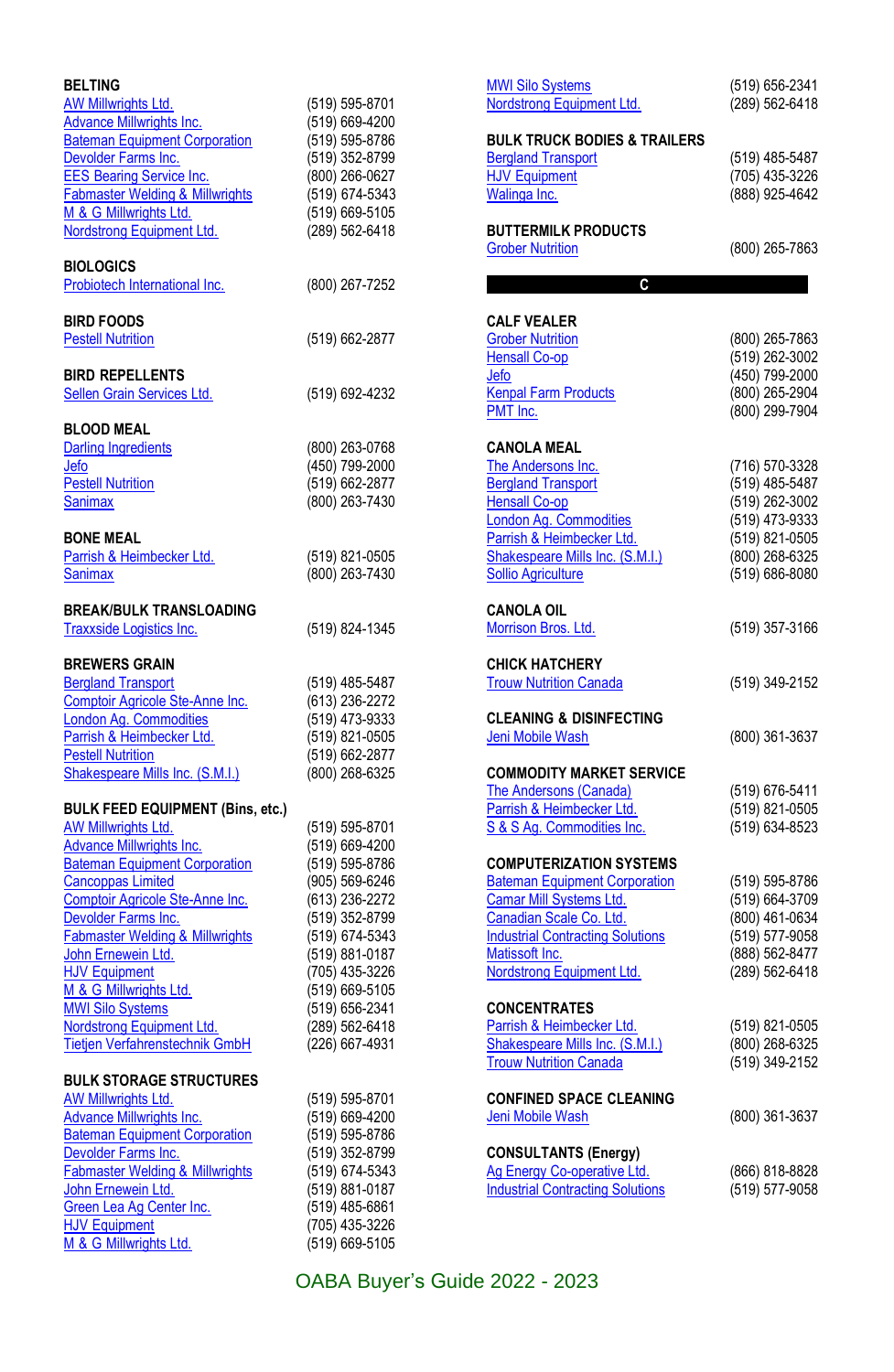| <b>CONSULTANTS (Feed)</b>                        |                |
|--------------------------------------------------|----------------|
| <b>ADM Animal Nutrition</b>                      | (800) 567-7692 |
| <b>Camar Mill Systems Ltd.</b>                   | (519) 664-3709 |
| Matissoft Inc.                                   | (888) 562-8477 |
| Probiotech International Inc.                    | (800) 267-7252 |
|                                                  |                |
| <b>CONSULTING (General)</b>                      |                |
| <b>BFL Canada Risk &amp; Ins. Services</b>       | (519) 340-3706 |
| <b>MNP LLP</b>                                   | (519) 830-9299 |
|                                                  |                |
| <b>CONVEYORS</b>                                 |                |
| AW Millwrights Ltd.                              | (519) 595-8701 |
| <b>Advance Millwrights Inc.</b>                  | (519) 669-4200 |
| <b>Bateman Equipment Corporation</b>             | (519) 595-8786 |
| Comptoir Agricole Ste-Anne Inc.                  | (613) 236-2272 |
| Devolder Farms Inc.                              | (519) 352-8799 |
| <b>EES Bearing Service Inc.</b>                  | (800) 266-0627 |
| <b>Fabmaster Welding &amp; Millwrights</b>       | (519) 674-5343 |
| Green Lea Ag Center Inc.                         | (519) 485-6861 |
| <b>HJV Equipment</b>                             | (705) 435-3226 |
| M & G Millwrights Ltd.                           | (519) 669-5105 |
| Nordstrong Equipment Ltd.                        | (289) 562-6418 |
|                                                  |                |
| Tietjen Verfahrenstechnik GmbH                   | (226) 667-4931 |
| <b>Walinga Inc.</b>                              | (888) 925-4642 |
| <b>CORN</b>                                      |                |
| The Andersons Inc.                               | (716) 570-3328 |
| <b>Bergland Transport</b>                        | (519) 485-5487 |
|                                                  |                |
| Comptoir Agricole Ste-Anne Inc.                  | (613) 236-2272 |
| Einwechter Ltd.                                  | (519) 662-1088 |
| <b>Hensall Co-op</b>                             | (519) 262-3002 |
| London Aq. Commodities                           | (519) 473-9333 |
| Parrish & Heimbecker Ltd.                        | (519) 821-0505 |
| S & S Aq. Commodities Inc.                       | (519) 634-8523 |
| <b>Sollio Agriculture</b>                        | (519) 686-8080 |
| <b>Sylvite</b>                                   | (800) 229-0602 |
|                                                  |                |
| <b>CORN CRACKERS</b>                             |                |
| AW Millwrights Ltd.                              | (519) 595-8701 |
| <b>Bergland Transport</b>                        | (519) 485-5487 |
| <b>Fabmaster Welding &amp; Millwrights</b>       | (519) 674-5343 |
| Nordstrong Equipment Ltd.                        | (289) 562-6418 |
|                                                  |                |
| <b>CORN OIL (REFINED)</b><br>Morrison Bros. Ltd. |                |
|                                                  | (519) 357-3166 |
| <b>CROP PROTECTION PRODUCTS (GENERAL)</b>        |                |
|                                                  |                |
|                                                  |                |
| <b>Bayer CropScience</b>                         | (888) 283-6847 |
| <b>Hensall Co-op</b>                             | (519) 262-3002 |
| <b>Sollio Agriculture</b>                        | (519) 686-8080 |
| <b>CUSTOM PACKAGING</b>                          |                |
| <b>Lloyd Bag Company</b>                         |                |
|                                                  | (800) 549-2247 |
| <b>Seaforth Elevators</b>                        | (519) 527-1241 |
| <b>Sylvite</b>                                   | (800) 229-0602 |
| Traxxside Logistics Inc.                         | (519) 824-1345 |
| Vanastra Packaging                               | (519) 482-5060 |
| D                                                |                |
|                                                  |                |
| DEHYDRATORS                                      |                |
| M & G Millwrights Ltd.                           | (519) 669-5105 |
|                                                  |                |
| <b>DEWORMERS</b>                                 |                |
| <b>Trouw Nutrition Canada</b>                    | (519) 349-2152 |

#### **DISINFECTANTS**

| PMT Inc.                        | (800) 299-7904 |
|---------------------------------|----------------|
| <b>Trouw Nutrition Canada</b>   | (519) 349-2152 |
| <b>WLT Distributors Inc.</b>    | (800) 665-8695 |
| <b>DISTILLERS GRAINS</b>        |                |
| The Andersons Inc.              | (716) 570-3328 |
| <b>Bergland Transport</b>       | (519) 485-5487 |
| <b>Hensall Co-op</b>            | (519) 262-3002 |
| London Ag. Commodities          | (519) 473-9333 |
| Parrish & Heimbecker Ltd.       | (519) 821-0505 |
| <b>Pestell Nutrition</b>        | (519) 662-2877 |
| Shakespeare Mills Inc. (S.M.I.) | (800) 268-6325 |
| <b>Sollio Agriculture</b>       | (519) 686-8080 |
| <b>DUST CONTROL SYSTEMS</b>     |                |
| <b>Advance Millwrights Inc.</b> | (519) 669-4200 |
| Camar Mill Systems Ltd.         | (519) 664-3709 |
| Devolder Farms Inc.             | (519) 352-8799 |
| M & G Millwrights Ltd.          | (519) 669-5105 |
| Nordstrong Equipment Ltd.       | (289) 562-6418 |
| Walinga Inc.                    | (888) 925-4642 |
|                                 |                |
| E                               |                |

#### **ELECTRICAL (Installation/Maintenance)**

| <b>Gaffney Electrical Solutions Ltd.</b><br><b>Industrial Contracting Solutions</b><br>Matissoft Inc.<br>Millennium Dryers Inc. | (519) 348-0505<br>(519) 577-9058<br>(888) 562-8477<br>(519) 348-0505 |
|---------------------------------------------------------------------------------------------------------------------------------|----------------------------------------------------------------------|
| <b>Phoenixx Electric</b><br><b>ELEVATOR BOLTS</b>                                                                               | (519) 393-8100                                                       |
| <b>Bateman Equipment Corporation</b>                                                                                            | (519) 595-8786                                                       |
| <b>EES Bearing Service Inc.</b><br><b>Fabmaster Welding &amp; Millwrights</b>                                                   | (800) 266-0627<br>(519) 674-5343                                     |
| <b>ELEVATOR CONSTRUCTION.</b><br><b>DESIGN, REMODELLING, ETC.</b>                                                               |                                                                      |
| AW Millwrights Ltd.                                                                                                             | (519) 595-8701                                                       |
| <b>Advance Millwrights Inc.</b>                                                                                                 | (519) 669-4200                                                       |
| <b>Bateman Equipment Corporation</b>                                                                                            | (519) 595-8786                                                       |
| Camar Mill Systems Ltd.                                                                                                         | (519) 664-3709                                                       |
| Comptoir Agricole Ste-Anne Inc.                                                                                                 | (613) 236-2272                                                       |
| Devolder Farms Inc.                                                                                                             | (519) 352-8799                                                       |
| <b>Fabmaster Welding &amp; Millwrights</b>                                                                                      | (519) 674-5343                                                       |
| <b>Industrial Contracting Solutions</b>                                                                                         | (519) 577-9058                                                       |
| M & G Millwrights Ltd.                                                                                                          | (519) 669-5105                                                       |
| Nordstrong Equipment Ltd.                                                                                                       | (289) 562-6418                                                       |

### **ELEVATOR EQUIPMENT (Augers, Belt,**

| Cups, Buckets, Heat & Level Indicators)    |                |
|--------------------------------------------|----------------|
| AW Millwrights Ltd.                        | (519) 595-8701 |
| <b>Advance Millwrights Inc.</b>            | (519) 669-4200 |
| <b>Bateman Equipment Corporation</b>       | (519) 595-8786 |
| Canadian Scale Co. Ltd.                    | (800) 461-0634 |
| Comptoir Agricole Ste-Anne Inc.            | (613) 236-2272 |
| Devolder Farms Inc.                        | (519) 352-8799 |
| <b>EES Bearing Service Inc.</b>            | (800) 266-0627 |
| <b>Fabmaster Welding &amp; Millwrights</b> | (519) 674-5343 |
| Green Lea Ag Center Inc.                   | (519) 485-6861 |
| <b>HJV Equipment</b>                       | (705) 435-3226 |
| <b>Industrial Contracting Solutions</b>    | (519) 577-9058 |
| M & G Millwrights Ltd.                     | (519) 669-5105 |
| Nordstrong Equipment Ltd.                  | (289) 562-6418 |
|                                            |                |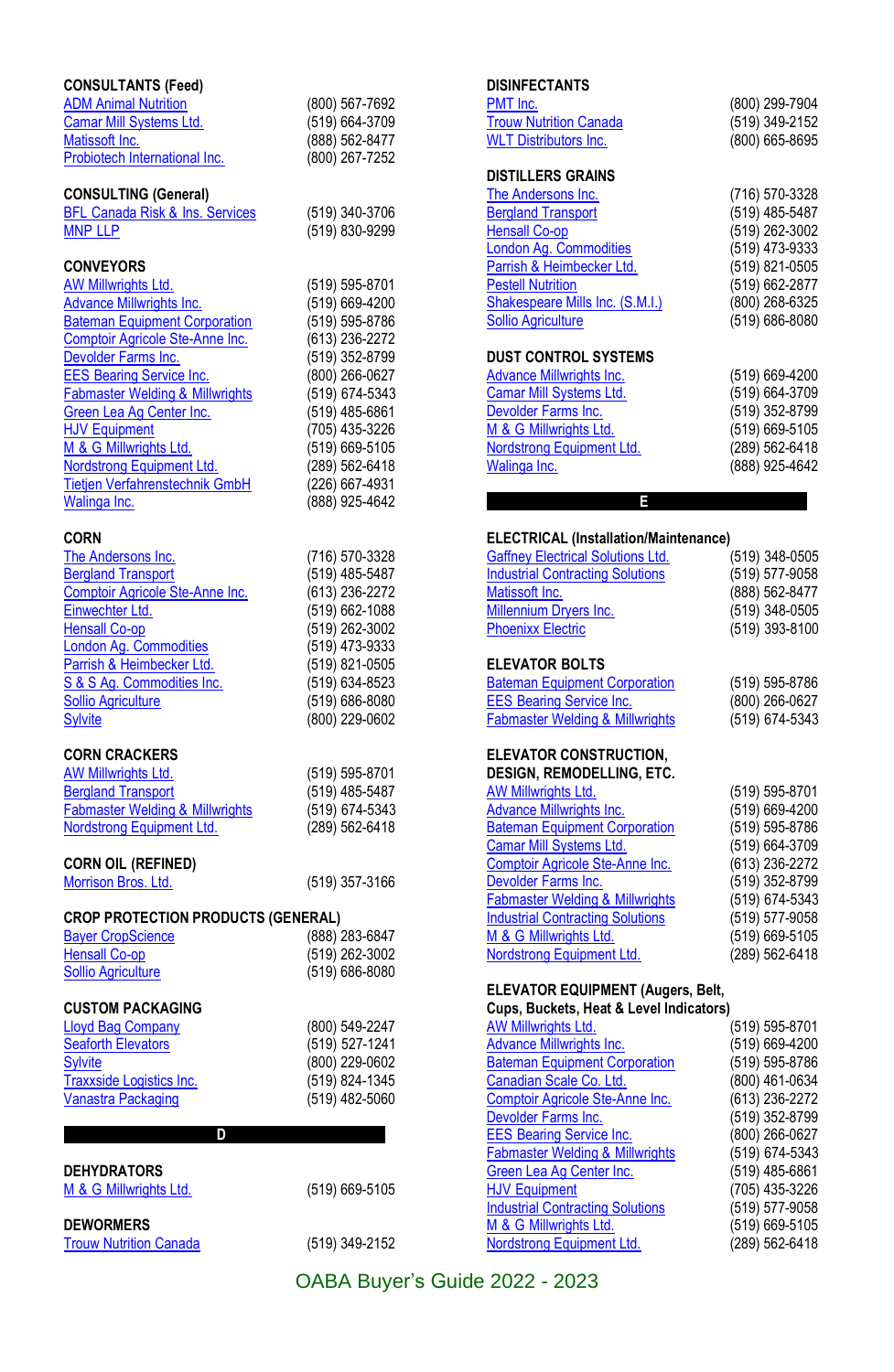| <b>ENGINEERING SERVICES</b><br><b>Bateman Equipment Corporation</b><br>Camar Mill Systems Ltd.<br><b>Fabmaster Welding &amp; Millwrights</b><br>Matissoft Inc.<br>Nordstrong Equipment Ltd.<br><b>ENZYMES</b><br>Adisseo Canada Inc.<br><b>DSM Animal Health &amp; Nutrition</b><br>Matissoft Inc. | (519) 595-8786<br>(519) 664-3709<br>(519) 674-5343<br>(888) 562-8477<br>(289) 562-6418<br>(800) 727-1019<br>(800) 255-9077<br>(888) 562-8477 |
|----------------------------------------------------------------------------------------------------------------------------------------------------------------------------------------------------------------------------------------------------------------------------------------------------|----------------------------------------------------------------------------------------------------------------------------------------------|
| <b>EXPORT CONTAINER LINERS/BULKHEADS</b><br><b>Hensall Co-op</b>                                                                                                                                                                                                                                   | (519) 262-3002                                                                                                                               |
| F.                                                                                                                                                                                                                                                                                                 |                                                                                                                                              |
| <b>FEATHER MEAL</b><br><b>Bergland Transport</b><br><b>Darling Ingredients</b><br>Parrish & Heimbecker Ltd.<br><b>Pestell Nutrition</b><br><b>Sanimax</b>                                                                                                                                          | (519) 485-5487<br>(800) 263-0768<br>(519) 821-0505<br>(519) 662-2877<br>(800) 263-7430                                                       |
| <b>FEED FAT - TANK SYSTEMS</b><br><b>Kenpal Farm Products</b><br>Morrison Bros. Ltd.                                                                                                                                                                                                               | (800) 265-2904<br>(519) 357-3166                                                                                                             |
| <b>FEED FLAVOURS</b><br>ED & F Man Canada Inc.<br>Jefo<br>Parrish & Heimbecker Ltd.<br><b>Pestell Nutrition</b><br>PMT Inc.<br>Probiotech International Inc.                                                                                                                                       | (800) 363-9413<br>(450) 799-2000<br>(519) 821-0505<br>(519) 662-2877<br>(800) 299-7904<br>(800) 267-7252                                     |
| <b>FEED MIXERS</b><br><b>AW Millwrights Ltd.</b><br><b>Advance Millwrights Inc.</b><br><b>Fabmaster Welding &amp; Millwrights</b><br>M & G Millwrights Ltd.<br><b>Nordstrong Equipment Ltd.</b>                                                                                                    | (519) 595-8701<br>(519) 669-4200<br>(519) 674-5343<br>(519) 669-5105<br>(289) 562-6418                                                       |
| <b>FEED PROCESSORS</b><br>Matissoft Inc.<br>Nordstrong Equipment Ltd.<br><b>Sollio Agriculture</b>                                                                                                                                                                                                 | (888) 562-8477<br>(289) 562-6418<br>$(519)$ 686-8080                                                                                         |
| <b>FEEDERS &amp; EQUIPMENT</b><br>AW Millwrights Ltd.<br>Advance Millwrights Inc.<br><b>Fabmaster Welding &amp; Millwrights</b><br><b>Grober Nutrition</b><br>M & G Millwrights Ltd.<br>Nordstrong Equipment Ltd.<br>Tietjen Verfahrenstechnik GmbH                                                | (519) 595-8701<br>(519) 669-4200<br>(519) 674-5343<br>(800) 265-7863<br>(519) 669-5105<br>(289) 562-6418<br>(226) 667-4931                   |
| <b>FEEDING OILS</b><br><b>Kenpal Farm Products</b><br>Morrison Bros. Ltd.<br><b>Pestell Nutrition</b><br><b>Sanimax</b>                                                                                                                                                                            | (800) 265-2904<br>(519) 357-3166<br>(519) 662-2877<br>(800) 263-7430                                                                         |

#### **FEEDING SUPPLEMENTS & ADDITIVES**

| Adisseo Canada Inc.<br><b>Bergland Transport</b><br><b>Cargill Animal Nutrition</b><br><b>DSM Animal Health &amp; Nutrition</b><br>ED & F Man Canada Inc.<br><b>Grober Nutrition</b><br><u>Jefo</u><br><b>Kenpal Farm Products</b><br>PMT Inc.<br>Probiotech International Inc.<br><b>TRC Animal Nutrition</b><br><b>Trouw Nutrition Canada</b><br><b>WLT Distributors Inc.</b> | (800) 727-1019<br>(519) 485-5487<br>(800) 567-2469<br>(800) 255-9077<br>(800) 363-9413<br>(800) 265-7863<br>(450) 799-2000<br>(800) 265-2904<br>(800) 299-7904<br>(800) 267-7252<br>(519) 532-0507<br>(519) 349-2152<br>(800) 665-8695 |
|---------------------------------------------------------------------------------------------------------------------------------------------------------------------------------------------------------------------------------------------------------------------------------------------------------------------------------------------------------------------------------|----------------------------------------------------------------------------------------------------------------------------------------------------------------------------------------------------------------------------------------|
| <b>FEEDS (Animal, Poultry)</b><br><b>ADM Animal Nutrition</b><br><b>Bergland Transport</b><br><b>Cargill Animal Nutrition</b><br><b>Darling Ingredients</b><br><b>Grober Nutrition</b><br><b>Hensall Co-op</b><br><b>Kenpal Farm Products</b><br>Matissoft Inc.<br>Parrish & Heimbecker Ltd.<br><b>Sollio Agriculture</b><br><b>Trouw Nutrition Canada</b>                      | (800) 567-7692<br>(519) 485-5487<br>(800) 567-2469<br>(800) 263-0768<br>(800) 265-7863<br>(519) 262-3002<br>(800) 265-2904<br>(888) 562-8477<br>(519) 821-0505<br>(519) 686-8080<br>(519) 349-2152                                     |
| FEEDS (Pet)<br><b>ADM Animal Nutrition</b><br><b>Bergland Transport</b><br><b>Cargill Animal Nutrition</b><br><b>Darling Ingredients</b><br><b>Grober Nutrition</b><br><b>Hensall Co-op</b><br>Matissoft Inc.<br>Parrish & Heimbecker Ltd.<br><b>Trouw Nutrition Canada</b>                                                                                                     | (800) 567-7692<br>(519) 485-5487<br>(800) 567-2469<br>(800) 263-0768<br>(800) 265-7863<br>(519) 262-3002<br>(888) 562-8477<br>(519) 821-0505<br>(519) 349-2152                                                                         |
| FEEDS (Specialty - Horse, Calf, etc.)<br><b>ADM Animal Nutrition</b><br><b>Bergland Transport</b><br><b>Cargill Animal Nutrition</b><br>ED & F Man Canada Inc.<br><b>Grober Nutrition</b><br><b>Hensall Co-op</b><br><b>Kenpal Farm Products</b><br>Parrish & Heimbecker Ltd.<br>PMT Inc.<br><b>Trouw Nutrition Canada</b>                                                      | (800) 567-7692<br>(519) 485-5487<br>(800) 567-2469<br>(800) 363-9413<br>(800) 265-7863<br>(519) 262-3002<br>(800) 265-2904<br>(519) 821-0505<br>(800) 299-7904<br>(519) 349-2152                                                       |
| <b>FERTILIZER</b><br>Agrico Canada L.P.<br><b>Hensall Co-op</b><br><b>Nachurs Alpine Solutions Inc.</b><br><b>Pestell Nutrition</b><br><b>Sollio Agriculture</b><br>Sylvite<br><b>TRC Animal Nutrition</b>                                                                                                                                                                      | (905) 672-5700<br>(519) 262-3002<br>(800) 265-2268<br>(519) 662-2877<br>(519) 686-8080<br>(800) 229-0602<br>(519) 532-0507                                                                                                             |
| <b>FERTILIZER ADDITIVES</b><br><b>Pestell Nutrition</b><br><b>Sollio Agriculture</b>                                                                                                                                                                                                                                                                                            | (519) 662-2877<br>(519) 686-8080                                                                                                                                                                                                       |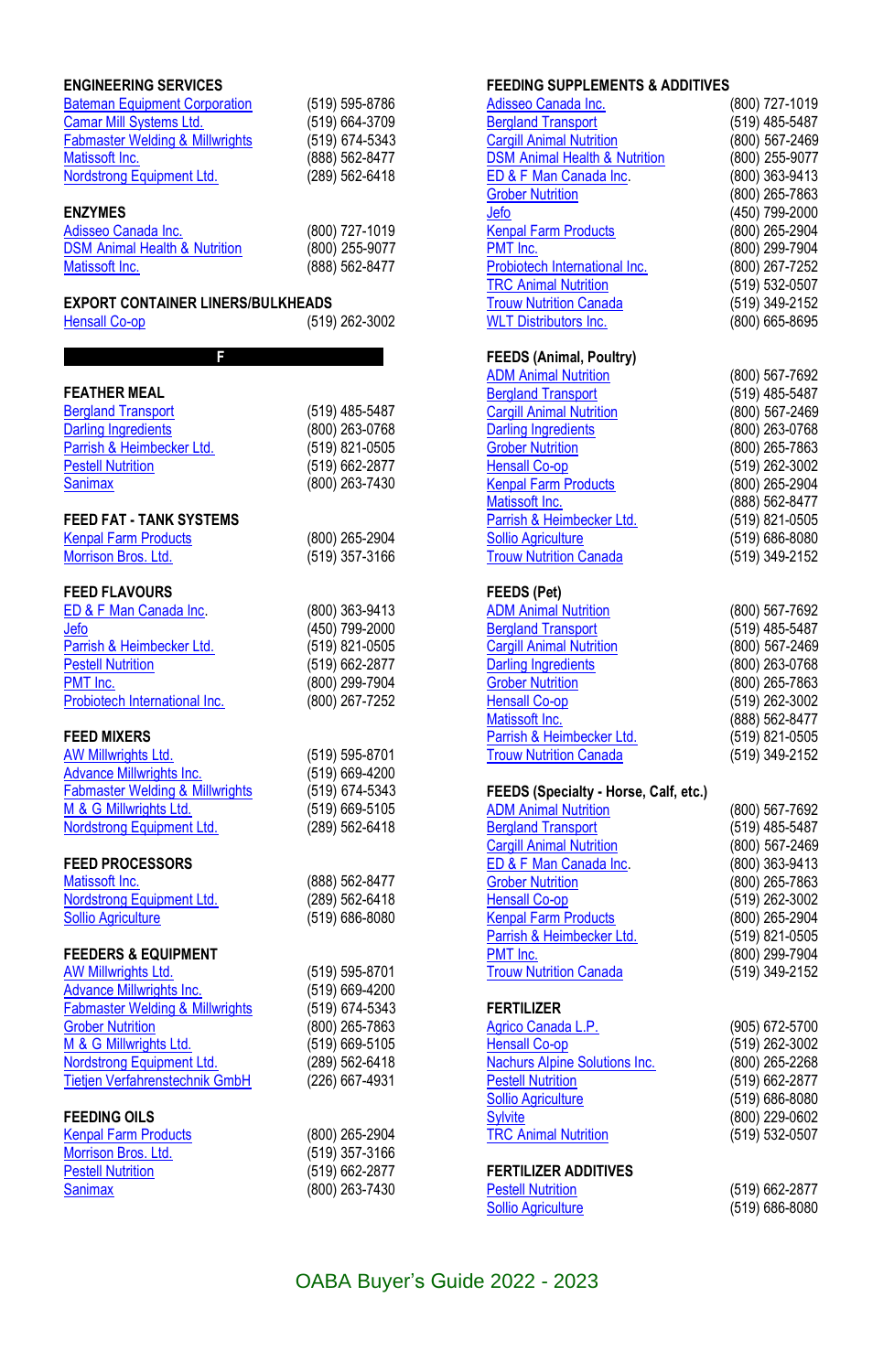| <b>FERTILIZER EQUIPMENT</b><br><b>Fabmaster Welding &amp; Millwrights</b><br>Green Lea Ag Center Inc.<br><b>HJV Equipment</b><br><b>Industrial Contracting Solutions</b><br><b>Nachurs Alpine Solutions Inc.</b>                                                                                                 | (519) 674-5343<br>(519) 485-6861<br>(705) 435-3226<br>(519) 577-9058<br>(800) 265-2268                                                                         |
|------------------------------------------------------------------------------------------------------------------------------------------------------------------------------------------------------------------------------------------------------------------------------------------------------------------|----------------------------------------------------------------------------------------------------------------------------------------------------------------|
| <b>FINANCIAL PLANNING/INVESTMENTS</b><br><b>FCC Agribusiness</b><br>Josslin Insurance<br><b>RBC Royal Bank</b>                                                                                                                                                                                                   | (519) 824-6360<br>(888) 567-7546<br>(519) 871-0366                                                                                                             |
| <b>FISH MEAL</b><br>Parrish & Heimbecker Ltd.<br><b>Pestell Nutrition</b><br><b>Sanimax</b><br><b>Sollio Agriculture</b>                                                                                                                                                                                         | (519) 821-0505<br>(519) 662-2877<br>(800) 263-7430<br>(519) 686-8080                                                                                           |
| FISH OIL<br>Morrison Bros. Ltd.                                                                                                                                                                                                                                                                                  | (519) 357-3166                                                                                                                                                 |
| <b>FLOUR</b><br><b>Bergland Transport</b><br>Parrish & Heimbecker Ltd.<br>Sollio Agriculture                                                                                                                                                                                                                     | (519) 485-5487<br>(519) 821-0505<br>(519) 686-8080                                                                                                             |
| <b>FLOUR &amp; FEED ROLL REPAIR</b><br><b>Fabmaster Welding &amp; Millwrights</b>                                                                                                                                                                                                                                | (519) 674-5343                                                                                                                                                 |
| <b>FUMIGANTS</b><br>Sellen Grain Services Ltd.<br>SGS Canada Inc.<br><b>Sollio Agriculture</b>                                                                                                                                                                                                                   | (519) 692-4232<br>(519) 837-1600<br>(519) 686-8080                                                                                                             |
|                                                                                                                                                                                                                                                                                                                  |                                                                                                                                                                |
| G                                                                                                                                                                                                                                                                                                                |                                                                                                                                                                |
| <b>GAS DETECTION EQUIPMENT</b><br><b>Industrial Contracting Solutions</b>                                                                                                                                                                                                                                        | (519) 577-9058                                                                                                                                                 |
| <b>GEAR MOTORS/MOTOR REDUCERS</b><br><b>Bateman Equipment Corporation</b><br>Devolder Farms Inc.<br><b>EES Bearing Service Inc.</b>                                                                                                                                                                              | (519) 595-8786<br>(519) 352-8799<br>(800) 266-0627                                                                                                             |
| <b>GLUTEN FEED</b><br>The Andersons Inc.<br><b>Bergland Transport</b><br>London Ag. Commodities<br>Parrish & Heimbecker Ltd.                                                                                                                                                                                     | (716) 570-3328<br>(519) 485-5487<br>(519) 473-9333<br>(519) 821-0505                                                                                           |
| <b>GRAIN AUGERS</b><br><b>AW Millwrights Ltd.</b><br>Advance Millwrights Inc.<br><b>Bateman Equipment Corporation</b><br>Devolder Farms Inc.<br><b>Fabmaster Welding &amp; Millwrights</b><br><b>John Ernewein Ltd.</b><br>M & G Millwrights Ltd.<br>Nordstrong Equipment Ltd.<br>Tietjen Verfahrenstechnik GmbH | (519) 595-8701<br>(519) 669-4200<br>(519) 595-8786<br>(519) 352-8799<br>(519) 674-5343<br>(519) 881-0187<br>(519) 669-5105<br>(289) 562-6418<br>(226) 667-4931 |

| S & S Ag. Commodities Inc.                       | (519) 634-8523 |
|--------------------------------------------------|----------------|
| Seaforth Elevators                               | (519) 527-1241 |
| <b>Sylvite</b>                                   | (800) 229-0602 |
|                                                  |                |
| <b>GRAIN CLEANING EQUIPMENT</b>                  |                |
| AW Millwrights Ltd.                              | (519) 595-8701 |
| <b>Advance Millwrights Inc.</b>                  | (519) 669-4200 |
| The Andersons (Canada)                           | (519) 676-5411 |
| <b>Bateman Equipment Corporation</b>             | (519) 595-8786 |
| Comptoir Agricole Ste-Anne Inc.                  | (613) 236-2272 |
| <b>Fabmaster Welding &amp; Millwrights</b>       | (519) 674-5343 |
| John Ernewein Ltd.                               | (519) 881-0187 |
| M & G Millwrights Ltd.                           | (519) 669-5105 |
| Nordstrong Equipment Ltd.                        | (289) 562-6418 |
|                                                  |                |
| <b>GRAIN CONVEYORS</b>                           |                |
|                                                  |                |
| AW Millwrights Ltd.                              | (519) 595-8701 |
| <b>Advance Millwrights Inc.</b>                  | (519) 669-4200 |
| <b>Bateman Equipment Corporation</b>             | (519) 595-8786 |
| Comptoir Agricole Ste-Anne Inc.                  | (613) 236-2272 |
| Devolder Farms Inc.                              | (519) 352-8799 |
| <b>Fabmaster Welding &amp; Millwrights</b>       | (519) 674-5343 |
| <b>Gaffney Electrical Solutions Ltd.</b>         | (519) 348-0505 |
| M & G Millwrights Ltd.                           | (519) 669-5105 |
| Millennium Dryers Inc.                           | (519) 348-0505 |
| Nordstrong Equipment Ltd.                        | (289) 562-6418 |
| Tietien Verfahrenstechnik GmbH                   | (226) 667-4931 |
| Walinga Inc.                                     | (888) 925-4642 |
|                                                  |                |
| <b>GRAIN DRYERS &amp; AERATORS</b>               |                |
| AW Millwrights Ltd.                              | (519) 595-8701 |
|                                                  |                |
| <b>Advance Millwrights Inc.</b>                  | (519) 669-4200 |
| Comptoir Agricole Ste-Anne Inc.                  | (613) 236-2272 |
| Devolder Farms Inc.                              | (519) 352-8799 |
| <b>Fabmaster Welding &amp; Millwrights</b>       | (519) 674-5343 |
| <b>Gaffney Electrical Solutions Ltd.</b>         | (519) 348-0505 |
| <b>Industrial Contracting Solutions</b>          | (519) 577-9058 |
| John Ernewein Ltd.                               | (519) 881-0187 |
| M & G Millwrights Ltd.                           | (519) 669-5105 |
| <b>Millennium Dryers Inc.</b>                    | (519) 348-0505 |
|                                                  |                |
| <b>GRAIN ELEVATOR (Repair &amp; Remodelling)</b> |                |
| <u>AW Millwrights Ltd.</u>                       | (519) 595-8701 |
| Advance Millwrights Inc.                         | (519) 669-4200 |
| <b>Bateman Equipment Corporation</b>             | (519) 595-8786 |
| Devolder Farms Inc.                              | (519) 352-8799 |
| <b>EES Bearing Service Inc.</b>                  | (800) 266-0627 |
| <b>Fabmaster Welding &amp; Millwrights</b>       | (519) 674-5343 |
| <b>Gaffney Electrical Solutions Ltd.</b>         | (519) 348-0505 |
| <b>Industrial Contracting Solutions</b>          | (519) 577-9058 |
| M & G Millwrights Ltd.                           | (519) 669-5105 |
|                                                  |                |
| <b>Millennium Dryers Inc.</b>                    | (519) 348-0505 |
| Nordstrong Equipment Ltd.                        | (289) 562-6418 |
|                                                  |                |
| <b>GRAIN ELEVATORS</b>                           |                |
| <b>AW Millwrights Ltd.</b>                       | (519) 595-8701 |
| <b>Advance Millwrights Inc.</b>                  | (519) 669-4200 |
| The Andersons (Canada)                           | (519) 676-5411 |
| <b>Bateman Equipment Corporation</b>             | (519) 595-8786 |
| Comptoir Agricole Ste-Anne Inc.                  | (613) 236-2272 |
| Devolder Farms Inc.                              | (519) 352-8799 |
| Einwechter Ltd.                                  | (519) 662-1088 |
| <b>Fabmaster Welding &amp; Millwrights</b>       | (519) 674-5343 |
| <b>Gaffney Electrical Solutions Ltd.</b>         | (519) 348-0505 |
| <b>Hensall Co-op</b>                             | (519) 262-3002 |
|                                                  |                |
|                                                  |                |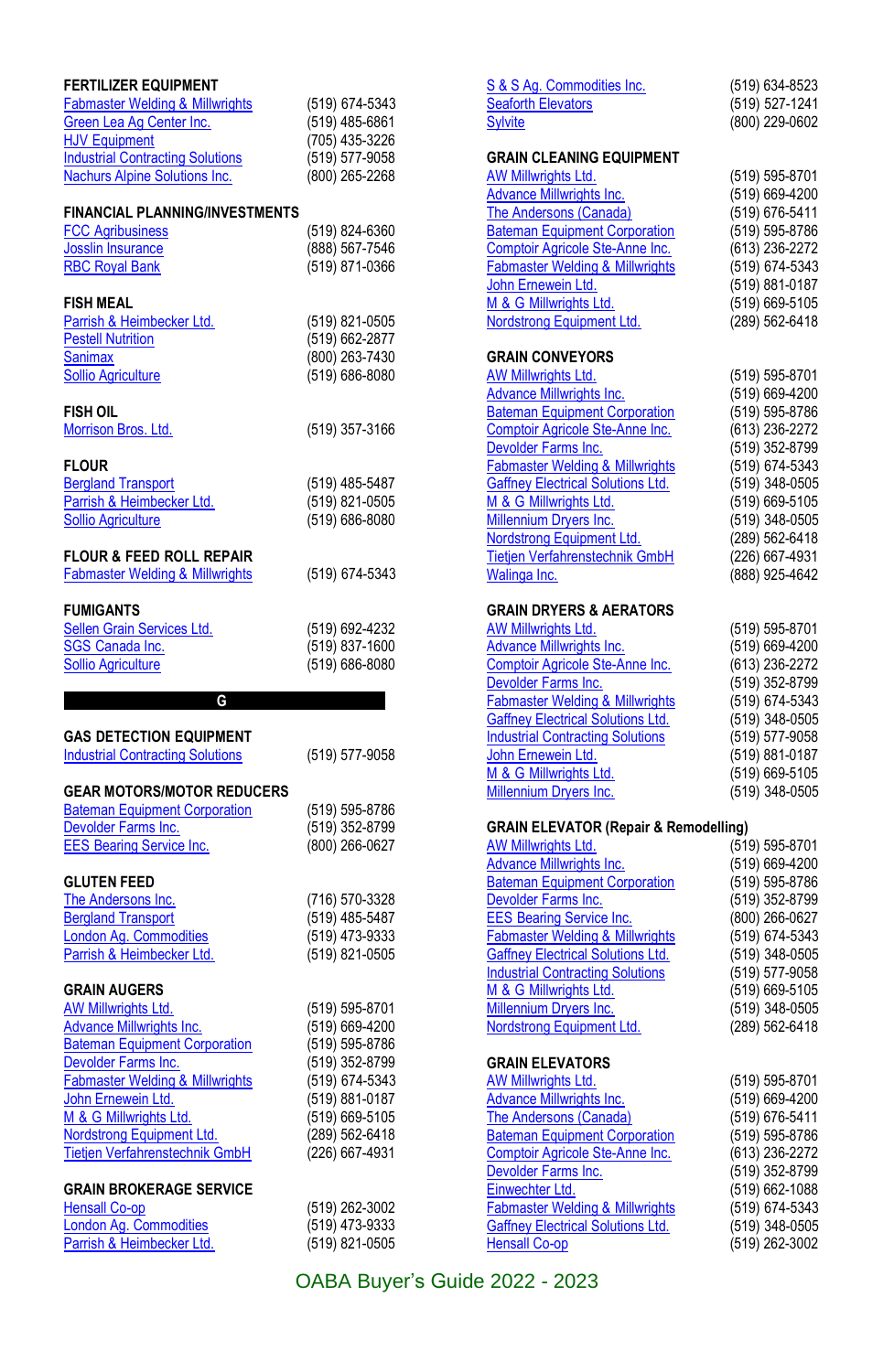| M & G Millwrights Ltd.                                                                 | (519) 669-5105                   |
|----------------------------------------------------------------------------------------|----------------------------------|
| <b>Millennium Dryers Inc.</b>                                                          | (519) 348-0505                   |
| Nordstrong Equipment Ltd.                                                              | (289) 562-6418                   |
| Port of Johnstown                                                                      | (613) 925-4228                   |
| <b>Seaforth Elevators</b>                                                              | (519) 527-1241                   |
| Sollio Agriculture                                                                     | (519) 686-8080                   |
| <b>Sylvite</b>                                                                         | (800) 229-0602                   |
| <b>GRAIN HANDLING/STORAGE</b>                                                          |                                  |
| AW Millwrights Ltd.                                                                    | (519) 595-8701                   |
| <b>Advance Millwrights Inc.</b>                                                        | (519) 669-4200                   |
| The Andersons (Canada)                                                                 | (519) 676-5411                   |
| <b>Bateman Equipment Corporation</b>                                                   | (519) 595-8786                   |
| Comptoir Agricole Ste-Anne Inc.                                                        | (613) 236-2272                   |
| Devolder Farms Inc.                                                                    | (519) 352-8799                   |
| Einwechter Ltd.                                                                        | (519) 662-1088                   |
| <b>Fabmaster Welding &amp; Millwrights</b><br><b>Gaffney Electrical Solutions Ltd.</b> | (519) 674-5343                   |
| <b>Hensall Co-op</b>                                                                   | (519) 348-0505<br>(519) 262-3002 |
| <b>Industrial Contracting Solutions</b>                                                | (519) 577-9058                   |
| John Ernewein Ltd.                                                                     | (519) 881-0187                   |
| M & G Millwrights Ltd.                                                                 | (519) 669-5105                   |
| <b>Millennium Dryers Inc.</b>                                                          | (519) 348-0505                   |
| Nordstrong Equipment Ltd.                                                              | (289) 562-6418                   |
| Parrish & Heimbecker Ltd.                                                              | (519) 821-0505                   |
| Port of Johnstown                                                                      | (613) 925-4228                   |
| <b>Seaforth Elevators</b>                                                              | (519) 527-1241                   |
| <b>Sollio Agriculture</b>                                                              | (519) 686-8080                   |
| <b>Sylvite</b>                                                                         | (800) 229-0602                   |
| Traxxside Logistics Inc.<br><b>Vanastra Packaging</b>                                  | (519) 824-1345                   |
| Walinga Inc.                                                                           | (519) 482-5060<br>(888) 925-4642 |
|                                                                                        |                                  |
| <b>GRAIN PROTECTANTS &amp; SYSTEMS</b>                                                 |                                  |
|                                                                                        |                                  |
| <b>Industrial Contracting Solutions</b>                                                | (519) 577-9058                   |
| M & G Millwrights Ltd.                                                                 | (519) 669-5105                   |
| <b>GRAIN SOLUBLES</b>                                                                  |                                  |
| Parrish & Heimbecker Ltd.                                                              | (519) 821-0505                   |
|                                                                                        |                                  |
| <b>GRAIN SPOUTING EQUIPMENT</b>                                                        |                                  |
| AW Millwrights Ltd.                                                                    | (519) 595-8701                   |
| <b>Advance Millwrights Inc.</b>                                                        | (519) 669-4200                   |
| <b>Bateman Equipment Corporation</b><br>Devolder Farms Inc.                            | (519) 595-8786<br>(519) 352-8799 |
| <b>Fabmaster Welding &amp; Millwrights</b>                                             | (519) 674-5343                   |
| John Ernewein Ltd.                                                                     | (519) 881-0187                   |
| M & G Millwrights Ltd.                                                                 | (519) 669-5105                   |
| <b>Nordstrong Equipment Ltd.</b>                                                       | (289) 562-6418                   |
|                                                                                        |                                  |
| <b>GRAINS</b>                                                                          | (519) 676-5411                   |
| <b>The Andersons (Canada)</b><br>The Andersons Inc.                                    | (716) 570-3328                   |
| <b>Bergland Transport</b>                                                              | (519) 485-5487                   |
| Comptoir Agricole Ste-Anne Inc.                                                        | (613) 236-2272                   |
| Einwechter Ltd.                                                                        | (519) 662-1088                   |
| Hensall Co-op                                                                          | (519) 262-3002                   |
| <b>London Ag. Commodities</b>                                                          | (519) 473-9333                   |
| Matissoft Inc.                                                                         | (888) 562-8477                   |
| Parrish & Heimbecker Ltd.                                                              | (519) 821-0505                   |
| S & S Aq. Commodities Inc.                                                             | (519) 634-8523<br>(519) 837-1600 |
| SGS Canada Inc.<br>Shakespeare Mills Inc. (S.M.I.)                                     | (800) 268-6325                   |
| <b>Sollio Agriculture</b><br><b>Sylvite</b>                                            | (519) 686-8080<br>(800) 229-0602 |

#### **GRINDER REPAIRS**

| <b>AW Millwrights Ltd.</b><br><b>Advance Millwrights Inc.</b>            | (519) 595-8701<br>(519) 669-4200 |
|--------------------------------------------------------------------------|----------------------------------|
| <b>Bateman Equipment Corporation</b>                                     | (519) 595-8786                   |
| Fabmaster Welding & Millwrights                                          | (519) 674-5343                   |
| M & G Millwrights Ltd.                                                   | (519) 669-5105                   |
| Tietjen Verfahrenstechnik GmbH                                           | (226) 667-4931                   |
|                                                                          |                                  |
| GRINDERS (Plates & Parts)<br>AW Millwrights Ltd.                         | (519) 595-8701                   |
| Advance Millwrights Inc.                                                 | (519) 669-4200                   |
| M & G Millwrights Ltd.                                                   | (519) 669-5105                   |
| Tietjen Verfahrenstechnik GmbH                                           | (226) 667-4931                   |
| Н                                                                        |                                  |
|                                                                          |                                  |
| HAMMER MILLS                                                             |                                  |
| AW Millwrights Ltd.                                                      | (519) 595-8701                   |
| <b>Advance Millwrights Inc.</b>                                          | (519) 669-4200                   |
| <b>Bateman Equipment Corporation</b>                                     | (519) 595-8786                   |
| <b>Fabmaster Welding &amp; Millwrights</b>                               | (519) 674-5343                   |
| M & G Millwrights Ltd.<br>Nordstrong Equipment Ltd.                      | (519) 669-5105                   |
| Tietjen Verfahrenstechnik GmbH                                           | (289) 562-6418<br>(226) 667-4931 |
|                                                                          |                                  |
| HAZARD MONITORING SYSTEMS                                                |                                  |
| <b>EES Bearing Service Inc.</b>                                          | (800) 266-0627                   |
| HEALTH & SAFETY SERVICES                                                 |                                  |
| <b>Acute Environmental &amp; Safety Serv.</b>                            | (519) 747-5075                   |
| <b>HERBICIDES</b>                                                        |                                  |
| <b>Bayer CropScience</b>                                                 | (888) 283-6847                   |
| <b>Sollio Agriculture</b>                                                | (519) 686-8080                   |
| <b>HOG FEEDERS &amp; EQUIPMENT</b>                                       |                                  |
| M & G Millwrights Ltd.                                                   | (519) 669-5105                   |
|                                                                          |                                  |
| HOMINY<br>The Andersons Inc.                                             | (716) 570-3328                   |
| <b>Bergland Transport</b>                                                | (519) 485-5487                   |
| Parrish & Heimbecker Ltd.                                                | (519) 821-0505                   |
|                                                                          |                                  |
| <b>HYDRAULIC HOSE</b>                                                    |                                  |
| <b>AW Millwrights Ltd.</b><br><b>Fabmaster Welding &amp; Millwrights</b> | (519) 595-8701                   |
| Green Lea Ag Center Inc.                                                 | (519) 674-5343<br>(519) 485-6861 |
| <b>HJV Equipment</b>                                                     | (705) 435-3226                   |
| M & G Millwrights Ltd.                                                   | (519) 669-5105                   |
| Walinga Inc.                                                             | (888) 925-4642                   |
|                                                                          |                                  |
| HYDRAULIC PLATFORM TRUCK DUMPERS<br>AW Millwrights Ltd.                  | (519) 595-8701                   |
| M & G Millwrights Ltd.                                                   | (519) 669-5105                   |
|                                                                          |                                  |
| I                                                                        |                                  |

### **INSECTICIDES**

| (888) 283-6847 |
|----------------|
| (519) 692-4232 |
| (519) 686-8080 |
| (800) 229-0602 |
|                |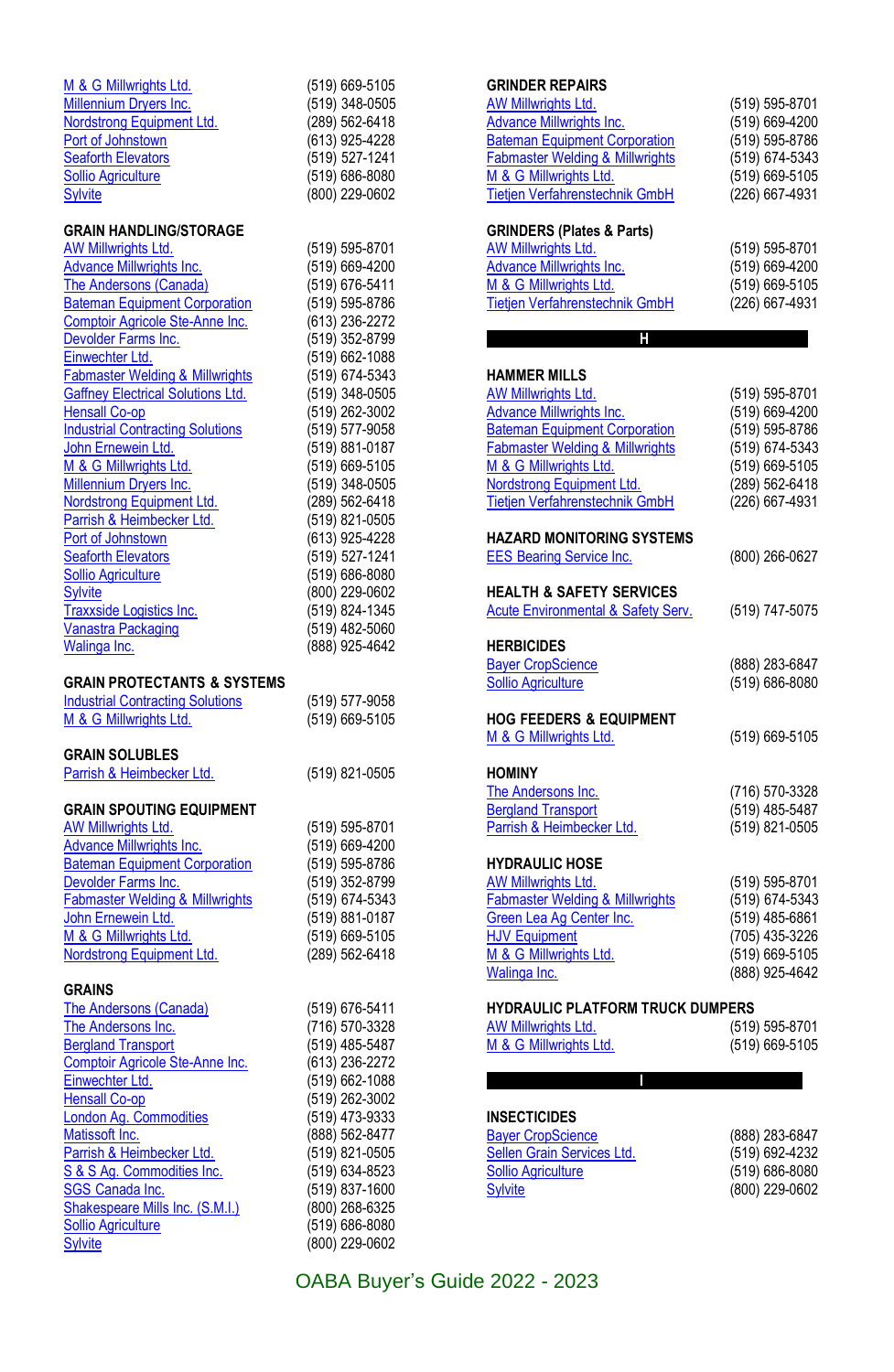| <b>INSURANCE</b>                           |                  | <b>MICRONUTRIENTS</b>                      |                |
|--------------------------------------------|------------------|--------------------------------------------|----------------|
| <b>BFL Canada Risk &amp; Ins. Services</b> | (519) 340-3706   | (Livestock & Poultry)                      |                |
| <b>Excalibur Insurance</b>                 | (888) 298-7343   | Adisseo Canada Inc.                        | (800) 727-1019 |
| <b>Josslin Insurance</b>                   | (888) 567-7546   | <b>ADM Animal Nutrition</b>                | (800) 567-7692 |
|                                            |                  | <b>Kenpal Farm Products</b>                | (800) 265-2904 |
| L.                                         |                  | <b>Pestell Nutrition</b>                   | (519) 662-2877 |
|                                            |                  | Probiotech International Inc.              | (800) 267-7252 |
| <b>LABORATORY SERVICE</b>                  |                  | <b>Sollio Agriculture</b>                  | (519) 686-8080 |
| <b>SGS Canada Inc.</b>                     | (519) 837-1600   |                                            |                |
| <b>Trouw Nutrition Canada</b>              | (519) 349-2152   | <b>MILK BY-PRODUCTS</b>                    |                |
|                                            |                  | ED & F Man Canada Inc.                     | (800) 363-9413 |
| LIMESTONE, LIME (All Purpose)              |                  | <b>Grober Nutrition</b>                    | (800) 265-7863 |
| Parrish & Heimbecker Ltd.                  | (519) 821-0505   | Jefo                                       | (450) 799-2000 |
| <b>Pestell Nutrition</b>                   | (519) 662-2877   | Parrish & Heimbecker Ltd.                  | (519) 821-0505 |
| Shakespeare Mills Inc. (S.M.I.)            | (800) 268-6325   | <b>Pestell Nutrition</b>                   | (519) 662-2877 |
| <b>Sylvite</b>                             | (800) 229-0602   | PMT Inc.                                   | (800) 299-7904 |
| <b>WLT</b> Distributors Inc.               | (800) 665-8695   | <b>Sollio Agriculture</b>                  | (519) 686-8080 |
|                                            |                  | <b>WLT Distributors Inc.</b>               | (800) 665-8695 |
| <b>LINSEED MEAL</b>                        |                  |                                            |                |
| Parrish & Heimbecker Ltd.                  | (519) 821-0505   | <b>MILK REPLACER</b>                       |                |
| <b>Pestell Nutrition</b>                   | (519) 662-2877   | <b>Cargill Animal Nutrition</b>            | (800) 567-2469 |
| Shakespeare Mills Inc. (S.M.I.)            | (800) 268-6325   | ED & F Man Canada Inc.                     | (800) 363-9413 |
| <b>Sollio Agriculture</b>                  | (519) 686-8080   | <b>Grober Nutrition</b>                    | (800) 265-7863 |
|                                            |                  | <b>Hensall Co-op</b>                       | (519) 262-3002 |
| <b>LINSEED OIL</b>                         |                  | Jefo                                       | (450) 799-2000 |
| Morrison Bros. Ltd.                        | (519) 357-3166   | <b>Kenpal Farm Products</b>                | (800) 265-2904 |
| <b>Pestell Nutrition</b>                   | (519) 662-2877   | Parrish & Heimbecker Ltd.                  | (519) 821-0505 |
|                                            |                  | PMT Inc.                                   | (800) 299-7904 |
| <b>LIQUID PROTEIN SUPPLEMENT</b>           |                  | <b>Sollio Agriculture</b>                  | (519) 686-8080 |
| ED & F Man Canada Inc.                     | (800) 363-9413   | <b>Trouw Nutrition Canada</b>              | (519) 349-2152 |
|                                            |                  | <b>WLT Distributors Inc.</b>               | (800) 665-8695 |
| LIVESTOCK HEALTH PRODUCTS                  |                  |                                            |                |
| <b>Hensall Co-op</b>                       | (519) 262-3002   | <b>MILL EQUIPMENT</b>                      |                |
| <b>Trouw Nutrition Canada</b>              | (519) 349-2152   | <b>AW Millwrights Ltd.</b>                 | (519) 595-8701 |
| <b>WLT Distributors Inc.</b>               | (800) 665-8695   | <b>Advance Millwrights Inc.</b>            | (519) 669-4200 |
|                                            |                  | <b>Bateman Equipment Corporation</b>       | (519) 595-8786 |
| M                                          |                  | <b>Camar Mill Systems Ltd.</b>             | (519) 664-3709 |
|                                            |                  | Comptoir Agricole Ste-Anne Inc.            | (613) 236-2272 |
| <b>MAGNETS</b>                             |                  | <b>Fabmaster Welding &amp; Millwrights</b> | (519) 674-5343 |
| AW Millwrights Ltd.                        | (519) 595-8701   | Jefo                                       | (450) 799-2000 |
| <b>Advance Millwrights Inc.</b>            | (519) 669-4200   | M & G Millwrights Ltd.                     | (519) 669-5105 |
| <b>EES Bearing Service Inc.</b>            | (800) 266-0627   | Nordstrong Equipment Ltd.                  | (289) 562-6418 |
| <b>Fabmaster Welding &amp; Millwrights</b> | (519) 674-5343   | Tietjen Verfahrenstechnik GmbH             | (226) 667-4931 |
| M & G Millwrights Ltd.                     | (519) 669-5105   |                                            |                |
| Nordstrong Equipment Ltd.                  | (289) 562-6418   | <b>MILL FEEDS</b>                          |                |
| Tietjen Verfahrenstechnik GmbH             | (226) 667-4931   | ED & F Man Canada Inc.                     | (800) 363-9413 |
|                                            |                  | <b>Fabmaster Welding &amp; Millwrights</b> | (519) 674-5343 |
| <b>MALT SPROUTS</b>                        |                  | London Aq. Commodities                     | (519) 473-9333 |
| Parrish & Heimbecker Ltd.                  | (519) 821-0505   | Parrish & Heimbecker Ltd.                  | (519) 821-0505 |
|                                            |                  | <b>Sollio Agriculture</b>                  | (519) 686-8080 |
| <b>MEAT MEAL</b>                           |                  |                                            |                |
| <b>Darling Ingredients</b>                 | (800) 263-0768   | <b>MILLWRIGHTING</b>                       |                |
| Parrish & Heimbecker Ltd.                  | (519) 821-0505   | AW Millwrights Ltd.                        | (519) 595-8701 |
| <b>Sanimax</b>                             | (800) 263-7430   | Advance Millwrights Inc.                   | (519) 669-4200 |
| <b>Sollio Agriculture</b>                  | $(519)$ 686-8080 | <b>Bateman Equipment Corporation</b>       | (519) 595-8786 |
|                                            |                  | Devolder Farms Inc.                        | (519) 352-8799 |
| <b>MICRONUTRIENTS (Crops)</b>              |                  | <b>Fabmaster Welding &amp; Millwrights</b> | (519) 674-5343 |
| <b>Hensall Co-op</b>                       | (519) 262-3002   | <b>Gaffney Electrical Solutions Ltd.</b>   | (519) 348-0505 |
| <b>Nachurs Alpine Solutions Inc.</b>       | (800) 265-2268   | M & G Millwrights Ltd.                     | (519) 669-5105 |
| <b>Pestell Nutrition</b>                   | (519) 662-2877   | Millennium Dryers Inc.                     | (519) 348-0505 |
| <b>Sollio Agriculture</b>                  | $(519)$ 686-8080 | Nordstrong Equipment Ltd.                  | (289) 562-6418 |
| <b>Sylvite</b>                             | (800) 229-0602   | <b>Tietjen Verfahrenstechnik GmbH</b>      | (226) 667-4931 |

### **MICRONUTRIENTS**

| (Livestock & Poultry)<br>Adisseo Canada Inc.<br><b>ADM Animal Nutrition</b><br><b>Kenpal Farm Products</b><br><b>Pestell Nutrition</b><br>Probiotech International Inc.<br><b>Sollio Agriculture</b>                                                                                                                                        | (800) 727-1019<br>(800) 567-7692<br>(800) 265-2904<br>(519) 662-2877<br>(800) 267-7252<br>(519) 686-8080                                                                                           |
|---------------------------------------------------------------------------------------------------------------------------------------------------------------------------------------------------------------------------------------------------------------------------------------------------------------------------------------------|----------------------------------------------------------------------------------------------------------------------------------------------------------------------------------------------------|
| <b>MILK BY-PRODUCTS</b><br>ED & F Man Canada Inc.<br><b>Grober Nutrition</b><br>Jefo<br>Parrish & Heimbecker Ltd.<br><b>Pestell Nutrition</b><br>PMT Inc.<br><b>Sollio Agriculture</b><br><b>WLT Distributors Inc.</b>                                                                                                                      | (800) 363-9413<br>(800) 265-7863<br>(450) 799-2000<br>(519) 821-0505<br>(519) 662-2877<br>(800) 299-7904<br>(519) 686-8080<br>(800) 665-8695                                                       |
| <b>MILK REPLACER</b><br><b>Cargill Animal Nutrition</b><br>ED & F Man Canada Inc.<br><b>Grober Nutrition</b><br><b>Hensall Co-op</b><br>Jefo<br><b>Kenpal Farm Products</b><br>Parrish & Heimbecker Ltd.<br>PMT Inc.<br>Sollio Agriculture<br><b>Trouw Nutrition Canada</b><br><b>WLT Distributors Inc.</b>                                 | (800) 567-2469<br>(800) 363-9413<br>(800) 265-7863<br>(519) 262-3002<br>(450) 799-2000<br>(800) 265-2904<br>(519) 821-0505<br>(800) 299-7904<br>(519) 686-8080<br>(519) 349-2152<br>(800) 665-8695 |
| <b>MILL EQUIPMENT</b><br><b>AW Millwrights Ltd.</b><br><b>Advance Millwrights Inc.</b><br><b>Bateman Equipment Corporation</b><br>Camar Mill Systems Ltd.<br>Comptoir Agricole Ste-Anne Inc.<br><b>Fabmaster Welding &amp; Millwrights</b><br>Jefo<br>M & G Millwrights Ltd.<br>Nordstrong Equipment Ltd.<br>Tietjen Verfahrenstechnik GmbH | (519) 595-8701<br>(519) 669-4200<br>(519) 595-8786<br>(519) 664-3709<br>(613) 236-2272<br>(519) 674-5343<br>(450) 799-2000<br>(519) 669-5105<br>(289) 562-6418<br>(226) 667-4931                   |
| <b>MILL FEEDS</b><br>ED & F Man Canada Inc.<br>Fabmaster Welding & Millwrights<br>London Ag. Commodities<br>Parrish & Heimbecker Ltd.<br><b>Sollio Agriculture</b>                                                                                                                                                                          | (800) 363-9413<br>(519) 674-5343<br>(519) 473-9333<br>(519) 821-0505<br>(519) 686-8080                                                                                                             |
| MILLWRIGHTING<br>AW Millwrights Ltd.<br><b>Advance Millwrights Inc.</b><br><b>Bateman Equipment Corporation</b><br>Devolder Farms Inc.<br><b>Fabmaster Welding &amp; Millwrights</b><br><b>Gaffney Electrical Solutions Ltd.</b><br>M & G Millwrights Ltd.<br>Millennium Dryers Inc.<br>Nordstrong Equipment Ltd                            | (519) 595-8701<br>(519) 669-4200<br>(519) 595-8786<br>(519) 352-8799<br>(519) 674-5343<br>(519) 348-0505<br>(519) 669-5105<br>(519) 348-0505<br>(289) 562-6418                                     |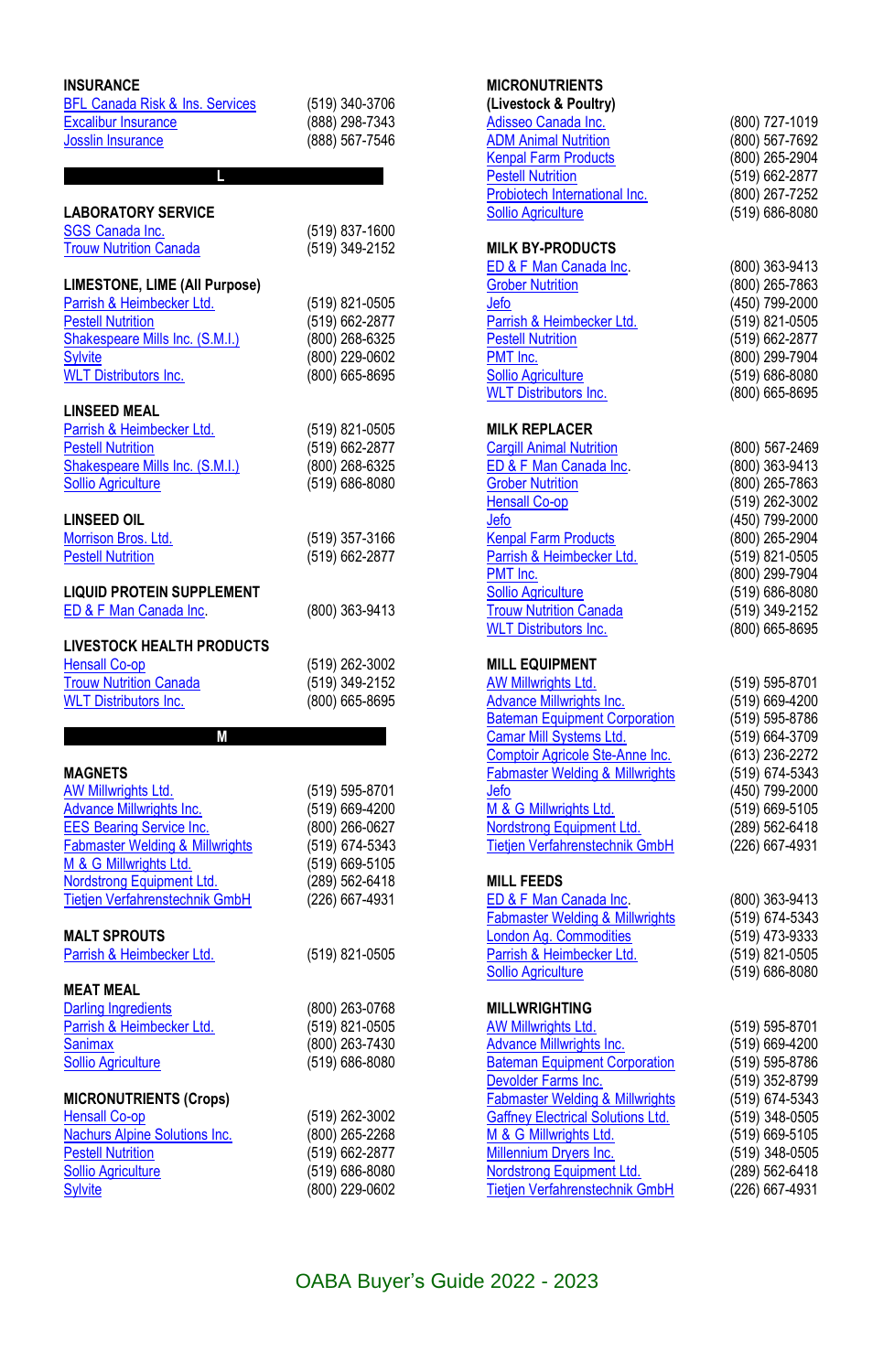| <b>MINERAL OIL</b>                                            |                                    |
|---------------------------------------------------------------|------------------------------------|
| Morrison Bros. Ltd.                                           | (519) 357-3166                     |
| <b>TRC Animal Nutrition</b>                                   | (519) 532-0507                     |
| <b>MINERALS (Supplement)</b>                                  |                                    |
| <b>ADM Animal Nutrition</b>                                   | (800) 567-7692                     |
| <b>Cargill Animal Nutrition</b>                               | (800) 567-2469                     |
| Jefo                                                          | (450) 799-2000                     |
| <b>Kenpal Farm Products</b><br>Parrish & Heimbecker Ltd.      | (800) 265-2904<br>(519) 821-0505   |
| Shakespeare Mills Inc. (S.M.I.)                               | (800) 268-6325                     |
| <b>Sollio Agriculture</b>                                     | (519) 686-8080                     |
| <b>TRC Animal Nutrition</b>                                   | (519) 532-0507                     |
| <b>Trouw Nutrition Canada</b><br><b>WLT Distributors Inc.</b> | (519) 349-2152<br>(800) 665-8695   |
|                                                               |                                    |
| MINERALS (Trace)                                              |                                    |
| <b>ADM Animal Nutrition</b><br>Jefo                           | (800) 567-7692                     |
| <b>Kenpal Farm Products</b>                                   | (450) 799-2000<br>(800) 265-2904   |
| <b>Pestell Nutrition</b>                                      | (519) 662-2877                     |
| Probiotech International Inc.                                 | (800) 267-7252                     |
| Shakespeare Mills Inc. (S.M.I.)                               | (800) 268-6325                     |
| Sollio Agriculture<br><b>TRC Animal Nutrition</b>             | $(519)$ 686-8080<br>(519) 532-0507 |
| <b>WLT Distributors Inc.</b>                                  | (800) 665-8695                     |
|                                                               |                                    |
| <b>MIXING/MATERIAL PROCESSING</b>                             |                                    |
| <b>HJV Equipment</b><br>Shakespeare Mills Inc. (S.M.I.)       | (705) 435-3226<br>(800) 268-6325   |
| <b>Sollio Agriculture</b>                                     | (519) 686-8080                     |
| Tietjen Verfahrenstechnik GmbH                                | (226) 667-4931                     |
| <b>Vanastra Packaging</b>                                     | (519) 482-5060                     |
| <b>MOBILE PRESSURE WASHING</b>                                |                                    |
| Jeni Mobile Wash                                              | (800) 361-3637                     |
|                                                               |                                    |
| <b>MOISTURE TESTERS</b><br>Nordstrong Equipment Ltd.          | (289) 562-6418                     |
|                                                               |                                    |
| <b>MOLASSES (Dried, Condensed Soluble)</b>                    |                                    |
| ED & F Man Canada Inc.<br>Parrish & Heimbecker Ltd.           | (800) 363-9413<br>(519) 821-0505   |
| <b>Pestell Nutrition</b>                                      | (519) 662-2877                     |
| <b>Sollio Agriculture</b>                                     | (519) 686-8080                     |
| <b>WLT Distributors Inc.</b>                                  | (800) 665-8695                     |
| <b>MOLASSES &amp; DERIVATIVES</b>                             |                                    |
| ED & F Man Canada Inc.                                        | (800) 363-9413                     |
| Parrish & Heimbecker Ltd.                                     | (519) 821-0505                     |
| <b>Sollio Agriculture</b>                                     | (519) 686-8080                     |
| <b>MOLASSES MIXERS</b>                                        |                                    |
| AW Millwrights I td                                           | (519) 595-8701                     |

| AW Millwrights Ltd.                        | (519) 595-8701 |
|--------------------------------------------|----------------|
| <b>Advance Millwrights Inc.</b>            | (519) 669-4200 |
| <b>Fabmaster Welding &amp; Millwrights</b> | (519) 674-5343 |
| M & G Millwrights Ltd.                     | (519) 669-5105 |
| Nordstrong Equipment Ltd.                  | (289) 562-6418 |
|                                            |                |

#### **MOLD INHIBITORS**

| ED & F Man Canada Inc.                                                        | (800) 363-9413                   |
|-------------------------------------------------------------------------------|----------------------------------|
| Jefo                                                                          | (450) 799-2000                   |
| Parrish & Heimbecker Ltd.<br><b>Pestell Nutrition</b>                         | (519) 821-0505                   |
| PMT Inc.                                                                      | (519) 662-2877<br>(800) 299-7904 |
| Probiotech International Inc.                                                 | (800) 267-7252                   |
|                                                                               |                                  |
| <b>MOTORS (Electric)</b>                                                      |                                  |
| AW Millwrights Ltd.                                                           | (519) 595-8701                   |
| <b>Advance Millwrights Inc.</b>                                               | (519) 669-4200                   |
| <b>EES Bearing Service Inc.</b><br><b>Fabmaster Welding &amp; Millwrights</b> | (800) 266-0627<br>(519) 674-5343 |
| M & G Millwrights Ltd.                                                        | (519) 669-5105                   |
| Nordstrong Equipment Ltd.                                                     | (289) 562-6418                   |
|                                                                               |                                  |
| N                                                                             |                                  |
| <b>NITROGEN SUPPLIER</b>                                                      |                                  |
| <b>Sollio Agriculture</b>                                                     | (519) 686-8080                   |
| <b>Sylvite</b>                                                                | (800) 229-0602                   |
|                                                                               |                                  |
| $\circ$                                                                       |                                  |
| <b>OAT GROATS</b>                                                             |                                  |
| <b>Bergland Transport</b>                                                     | (519) 485-5487                   |
| Parrish & Heimbecker Ltd.                                                     | (519) 821-0505                   |
| <b>Pestell Nutrition</b>                                                      | (519) 662-2877                   |
|                                                                               |                                  |
| <b>OAT HULLS</b>                                                              |                                  |
| <b>Bergland Transport</b>                                                     | (519) 485-5487                   |
| London Ag. Commodities<br>Parrish & Heimbecker Ltd.                           | (519) 473-9333                   |
| S & S Ag. Commodities Inc.                                                    | (519) 821-0505<br>(519) 634-8523 |
| <b>Sollio Agriculture</b>                                                     | (519) 686-8080                   |
|                                                                               |                                  |
| <b>OAT ROLLERS</b>                                                            |                                  |
| <b>AW Millwrights Ltd.</b>                                                    | (519) 595-8701                   |
| <b>Advance Millwrights Inc.</b>                                               | (519) 669-4200                   |
| M & G Millwrights Ltd.                                                        | (519) 669-5105                   |
| <b>MWI Silo Systems</b><br>Nordstrong Equipment Ltd.                          | (519) 656-2341<br>(289) 562-6418 |
|                                                                               |                                  |
| <b>ODOUR CONTROL PRODUCTS</b>                                                 |                                  |
| Jefo                                                                          | (450) 799-2000                   |
| Probiotech International Inc.                                                 | (800) 267-7252                   |
| <b>WLT Distributors Inc.</b>                                                  | (800) 665-8695                   |
| <b>ORGANIC GRAINS &amp; FEEDS</b>                                             |                                  |
| The Andersons (Canada)                                                        | (519) 676-5411                   |
| <b>Bergland Transport</b>                                                     | (519) 485-5487                   |
| <b>Sollio Agriculture</b>                                                     | (519) 686-8080                   |
|                                                                               |                                  |
| <b>OYSTER SHELL (and Equivalents)</b>                                         |                                  |
| Parrish & Heimbecker Ltd.<br><b>Pestell Nutrition</b>                         | (519) 821-0505                   |
| Shakespeare Mills Inc. (S.M.I.)                                               | (519) 662-2877<br>(800) 268-6325 |
| <b>Sollio Agriculture</b>                                                     | (519) 686-8080                   |
| <b>WLT Distributors Inc.</b>                                                  | (800) 665-8695                   |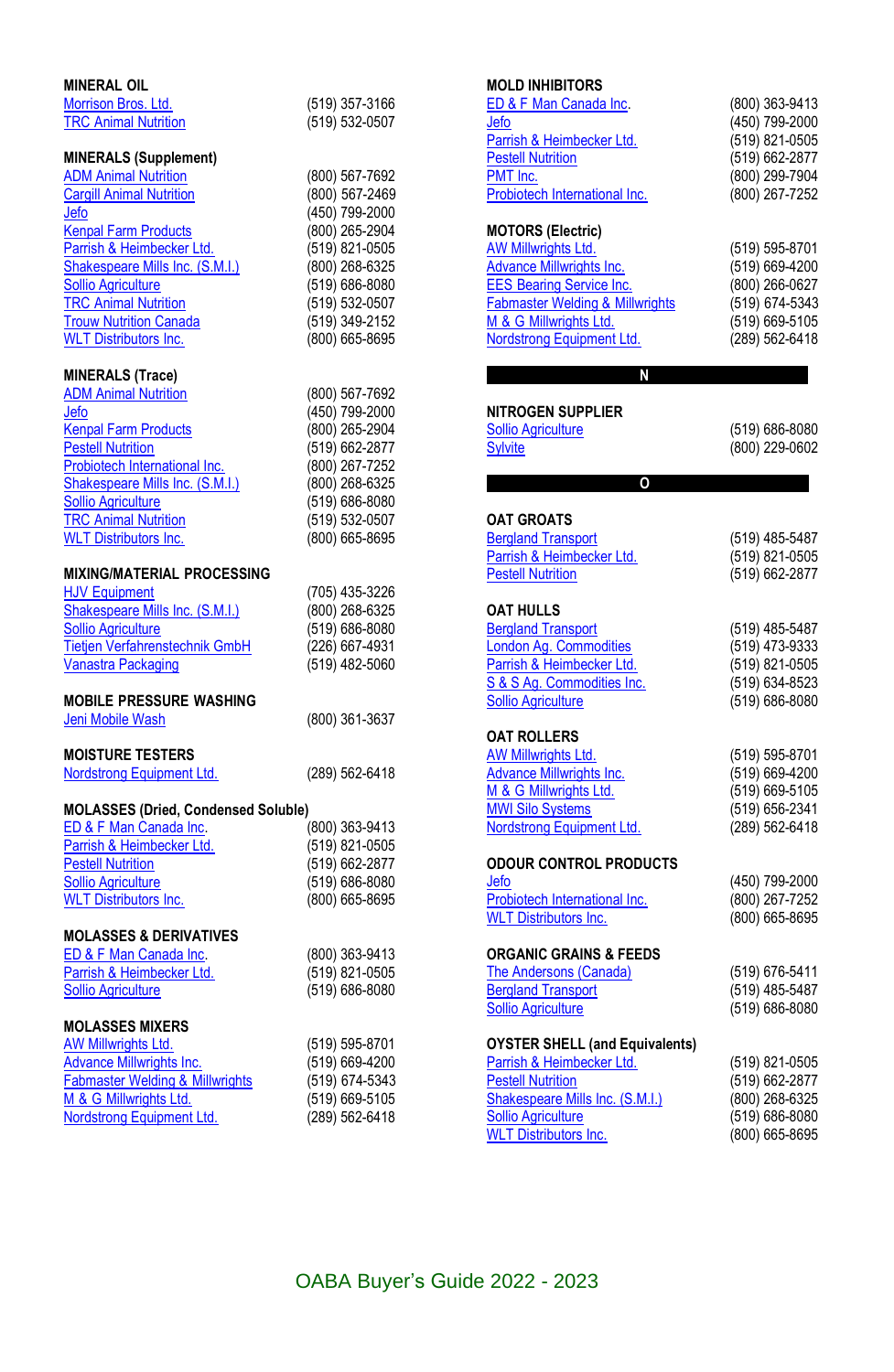| <b>PACKAGING</b>                                         |                                  |
|----------------------------------------------------------|----------------------------------|
| <b>Lloyd Bag Company</b>                                 | (800) 549-2247                   |
| <b>Seaforth Elevators</b>                                | (519) 527-1241                   |
| Shakespeare Mills Inc. (S.M.I.)                          | (800) 268-6325                   |
| <b>Traxxside Logistics Inc.</b>                          | (519) 824-1345                   |
| Vanastra Packaging                                       | (519) 482-5060                   |
| Zehr Transport Ltd.                                      | (519) 485-2777                   |
|                                                          |                                  |
| PAINTING (Industrial)                                    |                                  |
| <b>AW Millwrights Ltd.</b>                               | (519) 595-8701                   |
| M & G Millwrights Ltd.                                   | (519) 669-5105                   |
| <b>PEAS</b>                                              |                                  |
| Parrish & Heimbecker Ltd.                                | (519) 821-0505                   |
| <b>Pestell Nutrition</b>                                 | (519) 662-2877                   |
| Shakespeare Mills Inc. (S.M.I.)                          | (800) 268-6325                   |
|                                                          |                                  |
| <b>PELLET BINDERS</b>                                    |                                  |
| Cra-Vac Industries Inc.                                  | (416) 461-0731                   |
| ED & F Man Canada Inc.                                   | (800) 363-9413                   |
| Parrish & Heimbecker Ltd.                                | (519) 821-0505                   |
| <b>Pestell Nutrition</b><br><b>WLT Distributors Inc.</b> | (519) 662-2877<br>(800) 665-8695 |
|                                                          |                                  |
| <b>PELLET COOLERS</b>                                    |                                  |
| <b>Bateman Equipment Corporation</b>                     | (519) 595-8786                   |
| Camar Mill Systems Ltd.                                  | (519) 664-3709                   |
| <b>Fabmaster Welding &amp; Millwrights</b>               | (519) 674-5343                   |
| Nordstrong Equipment Ltd.                                | (289) 562-6418                   |
|                                                          |                                  |
| <b>PELLET CRUMBLERS</b>                                  |                                  |
| <b>Bateman Equipment Corporation</b>                     | (519) 595-8786                   |
| Camar Mill Systems Ltd.                                  | (519) 664-3709                   |
| <b>Fabmaster Welding &amp; Millwrights</b>               | (519) 674-5343                   |
| Nordstrong Equipment Ltd.                                | (289) 562-6418                   |
| <b>PELLET MILLS</b>                                      |                                  |
| AW Millwrights Ltd.                                      | (519) 595-8701                   |
| <b>Advance Millwrights Inc.</b>                          | (519) 669-4200                   |
| <b>Bateman Equipment Corporation</b>                     | (519) 595-8786                   |
| <b>Fabmaster Welding &amp; Millwrights</b>               | (519) 674-5343                   |
| M & G Millwrights Ltd.                                   | (519) 669-5105                   |
| Nordstrong Equipment Ltd.                                | (289) 562-6418                   |
| <b>PEST CONTROL</b>                                      |                                  |
| <b>Bayer CropScience</b>                                 | (888) 283-6847                   |
| Sellen Grain Services Ltd.                               | (519) 692-4232                   |
| <b>WLT</b> Distributors Inc.                             | (800) 665-8695                   |
|                                                          |                                  |
| <b>PESTICIDES</b>                                        |                                  |
| <b>Bayer CropScience</b>                                 | (888) 283-6847                   |
| Sellen Grain Services Ltd.                               | (519) 692-4232                   |
| <b>Sollio Agriculture</b>                                | (519) 686-8080                   |
| PET FOODS & SUPPLIES                                     |                                  |
| <b>Grober Nutrition</b>                                  | (800) 265-7863                   |
| Matissoft Inc.                                           | (888) 562-8477                   |
| <b>Trouw Nutrition Canada</b>                            | (519) 349-2152                   |
|                                                          |                                  |
| <b>PHOSPHATE SUPPLIER</b>                                |                                  |
| London Ag. Commodities                                   | (519) 473-9333                   |
| <b>Pestell Nutrition</b>                                 | (519) 662-2877                   |
| Shakespeare Mills Inc. (S.M.I.)                          | (800) 268-6325                   |
|                                                          |                                  |

| <u>Sollio Agriculture</u>                              | (519) 686-8080                   |
|--------------------------------------------------------|----------------------------------|
| <b>Sylvite</b>                                         | (800) 229-0602                   |
| <b>TRC Animal Nutrition</b>                            | (519) 532-0507                   |
| <b>PORK MEAL</b>                                       |                                  |
| <b>Bergland Transport</b>                              | (519) 485-5487                   |
| <b>Darling Ingredients</b>                             | (800) 263-0768                   |
| Matissoft Inc.                                         | (888) 562-8477                   |
| <b>Sanimax</b>                                         | (800) 263-7430                   |
|                                                        |                                  |
| POTASH SUPPLIER                                        |                                  |
| London Ag. Commodities                                 | (519) 473-9333                   |
| <b>Pestell Nutrition</b>                               | (519) 662-2877                   |
| <b>Sollio Agriculture</b>                              | (519) 686-8080                   |
| <b>Sylvite</b>                                         | (800) 229-0602                   |
| <b>POULTRY BY-PRODUCTS MEAL</b>                        |                                  |
| <b>Darling Ingredients</b>                             | (800) 263-0768                   |
| Sanimax                                                | (800) 263-7430                   |
|                                                        |                                  |
| POULTRY GRIT<br>Parrish & Heimbecker Ltd.              | (519) 821-0505                   |
|                                                        |                                  |
| <b>Pestell Nutrition</b>                               | (519) 662-2877                   |
| Sollio Agriculture<br><b>Sylvite</b>                   | (519) 686-8080                   |
|                                                        | (800) 229-0602                   |
| <b>POULTRY LITTER</b>                                  |                                  |
| <b>HJV Equipment</b>                                   | (705) 435-3226                   |
| Parrish & Heimbecker Ltd.                              | (519) 821-0505                   |
| <b>PREDICTIVE MAINTENANCE</b>                          |                                  |
| <b>EES Bearing Service Inc.</b>                        | (800) 266-0627                   |
|                                                        |                                  |
| PREMIXES                                               |                                  |
| <b>ADM Animal Nutrition</b>                            | (800) 567-7692                   |
| <b>DSM Animal Health &amp; Nutrition</b>               | (800) 255-9077                   |
| <b>Grober Nutrition</b>                                | (800) 265-7863                   |
| <b>Kenpal Farm Products</b>                            | (800) 265-2904                   |
| Matissoft Inc.                                         | (888) 562-8477                   |
| Shakespeare Mills Inc. (S.M.I.)                        | (800) 268-6325                   |
| Sollio Agriculture                                     | (519) 686-8080                   |
| <b>Trouw Nutrition Canada</b>                          | (519) 349-2152                   |
|                                                        |                                  |
| <b>PRESERVATIVES</b><br>ED & F Man Canada Inc.         | (800) 363-9413                   |
| Probiotech International Inc.                          | (800) 267-7252                   |
| Sollio Agriculture                                     |                                  |
|                                                        | $(519) 686 - 8080$               |
| <b>PROCESS EQUIPMENT REPAIRS</b>                       |                                  |
| Advance Millwrights Inc.                               | $(519)$ 669-4200                 |
| Fabmaster Welding & Millwrights                        | (519) 674-5343                   |
| <b>Industrial Contracting Solutions</b>                | (519) 577-9058                   |
| Matissoft Inc.                                         | (888) 562-8477                   |
|                                                        |                                  |
| <b>PULLEYS</b><br>AW Millwrights Ltd.                  | (519) 595-8701                   |
| <b>Advance Millwrights Inc.</b>                        | (519) 669-4200                   |
| <b>Bateman Equipment Corporation</b>                   | (519) 595-8786                   |
|                                                        |                                  |
| Devolder Farms Inc.<br><b>EES Bearing Service Inc.</b> | (519) 352-8799<br>(800) 266-0627 |
|                                                        |                                  |
| Fabmaster Welding & Millwrights                        | (519) 674-5343                   |
| M & G Millwrights Ltd.<br>Nordstrong Equipment Ltd.    | (519) 669-5105                   |
|                                                        | (289) 562-6418                   |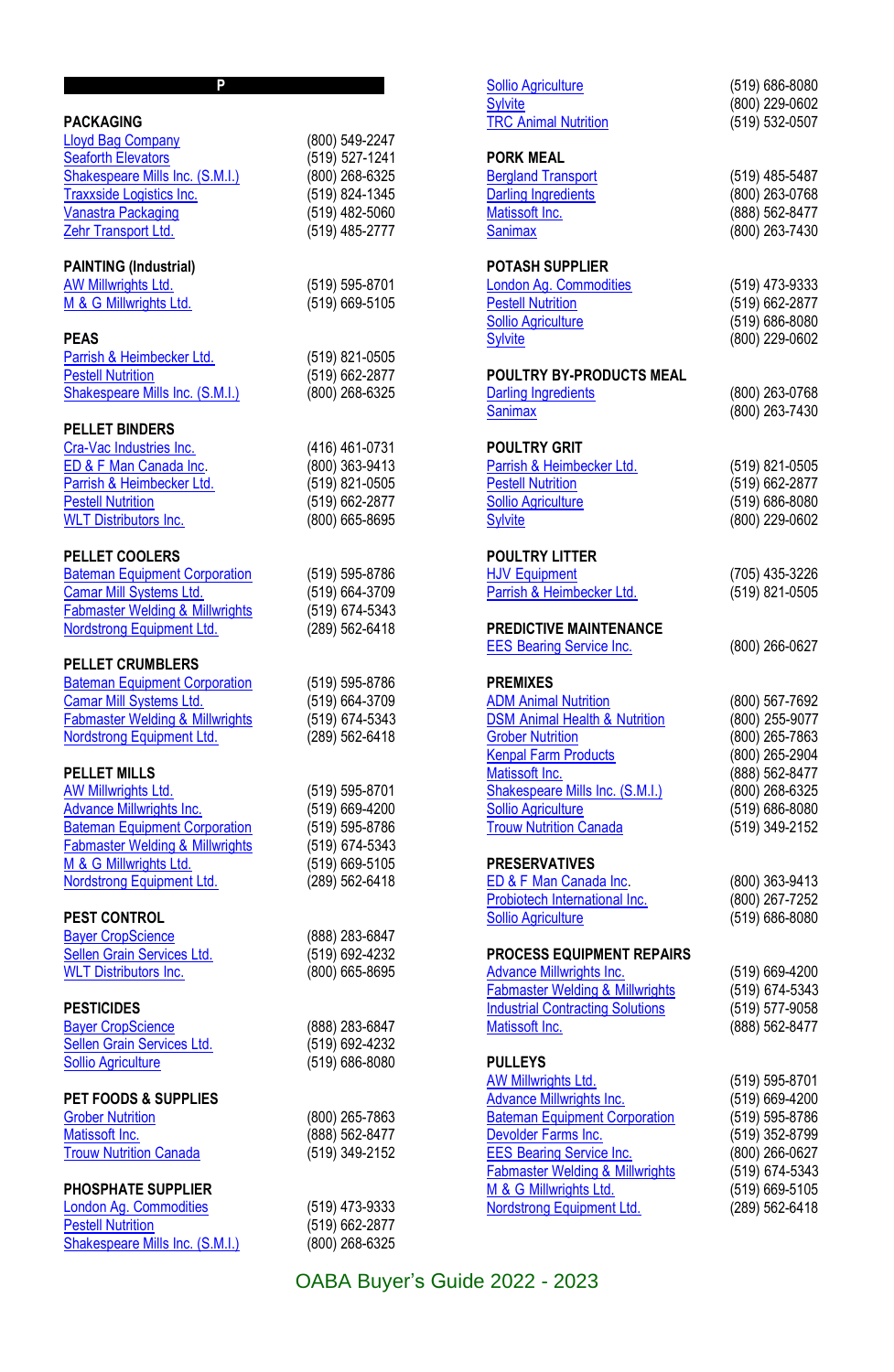| <b>PUMPS</b>                               |                                  |
|--------------------------------------------|----------------------------------|
| AW Millwrights Ltd.                        | (519) 595-8701                   |
| <b>Advance Millwrights Inc.</b>            | (519) 669-4200                   |
| <b>Bateman Equipment Corporation</b>       | (519) 595-8786                   |
| <b>Fabmaster Welding &amp; Millwrights</b> | (519) 674-5343                   |
| M & G Millwrights Ltd.                     | (519) 669-5105                   |
| Nordstrong Equipment Ltd.                  | (289) 562-6418                   |
| Walinga Inc.                               | (888) 925-4642                   |
|                                            |                                  |
| R                                          |                                  |
|                                            |                                  |
| RAIL TRANSLOADING                          |                                  |
| The Andersons (Canada)                     | (519) 676-5411                   |
| <b>Seaforth Elevators</b>                  | (519) 527-1241                   |
| Traxxside Logistics Inc.                   | (519) 824-1345                   |
| <b>RODENTICIDES</b>                        |                                  |
| Sellen Grain Services Ltd.                 |                                  |
| <b>Trouw Nutrition Canada</b>              | (519) 692-4232                   |
|                                            | (519) 349-2152                   |
| <b>ROOFING</b>                             |                                  |
| AW Millwrights Ltd.                        | (519) 595-8701                   |
| M & G Millwrights Ltd.                     | (519) 669-5105                   |
|                                            |                                  |
| <b>RUMINANT METHIONINE</b>                 |                                  |
| Adisseo Canada Inc.                        | (800) 727-1019                   |
|                                            |                                  |
| s                                          |                                  |
|                                            |                                  |
| SALT (All Purposes)                        |                                  |
| <b>Kenpal Farm Products</b>                | (800) 265-2904                   |
| <b>Pestell Nutrition</b>                   | (519) 662-2877                   |
| Shakespeare Mills Inc. (S.M.I.)            | (800) 268-6325                   |
| <b>Sollio Agriculture</b>                  | (519) 686-8080                   |
| <b>Sylvite</b>                             | (800) 229-0602                   |
| <b>SANITATION PRODUCTS</b>                 |                                  |
| <b>Trouw Nutrition Canada</b>              | (519) 349-2152                   |
| <b>WLT Distributors Inc.</b>               | (800) 665-8695                   |
|                                            |                                  |
| SCALES (Automatic, Platform & Truck)       |                                  |
| <b>Active Scale Manufacturing</b>          | (519) 752-3701                   |
| <b>Advance Millwrights Inc.</b>            | (519) 669-4200                   |
| Canadian Scale Co. Ltd.                    | (800) 461-0634                   |
| <b>HJV Equipment</b>                       | (705) 435-3226                   |
| M & G Millwrights Ltd.                     | (519) 669-5105                   |
| Matissoft Inc.                             | (888) 562-8477                   |
| Nordstrong Equipment Ltd.                  | (289) 562-6418                   |
| Wise Packaging Ltd.                        | (519) 865-9473                   |
|                                            |                                  |
| <b>SCREENINGS</b>                          |                                  |
| Einwechter Ltd.                            | (519) 662-1088                   |
| <b>London Ag. Commodities</b>              | (519) 473-9333                   |
| Parrish & Heimbecker Ltd.                  | (519) 821-0505                   |
| S & S Ag. Commodities Inc.                 |                                  |
|                                            | (519) 634-8523                   |
| Shakespeare Mills Inc. (S.M.I.)            | (800) 268-6325                   |
| Sylvite<br>Vanastra Packaging              | (800) 229-0602<br>(519) 482-5060 |

| <b>SEED CLEANING</b>                                                          |                                  |
|-------------------------------------------------------------------------------|----------------------------------|
| <b>The Andersons (Canada)</b>                                                 | (519) 676-5411                   |
| Devolder Farms Inc.                                                           | (519) 352-8799                   |
| Fabmaster Welding & Millwrights                                               | (519) 674-5343                   |
| <b>Hensall Co-op</b>                                                          | (519) 262-3002                   |
| Nordstrong Equipment Ltd.                                                     | (289) 562-6418                   |
| <b>Seaforth Elevators</b>                                                     | (519) 527-1241                   |
|                                                                               |                                  |
| <b>SEED CLEANING EQUIPMENT</b>                                                |                                  |
| AW Millwrights Ltd.                                                           | (519) 595-8701                   |
| <b>Advance Millwrights Inc.</b>                                               | (519) 669-4200                   |
| <b>Fabmaster Welding &amp; Millwrights</b>                                    | (519) 674-5343                   |
| <b>HJV Equipment</b>                                                          | (705) 435-3226                   |
| M & G Millwrights Ltd.                                                        |                                  |
|                                                                               | (519) 669-5105                   |
| Nordstrong Equipment Ltd.                                                     | (289) 562-6418                   |
| <b>SEED TREATERS &amp; DRESSINGS</b>                                          |                                  |
| <b>Advance Millwrights Inc.</b>                                               | (519) 669-4200                   |
| <b>Fabmaster Welding &amp; Millwrights</b>                                    | (519) 674-5343                   |
| <b>HJV Equipment</b>                                                          | (705) 435-3226                   |
|                                                                               |                                  |
| <b>SEEDS (Clovers-Grasses)</b>                                                |                                  |
| <b>Hensall Co-op</b>                                                          | (519) 262-3002                   |
| <b>Sollio Agriculture</b>                                                     | (519) 686-8080                   |
|                                                                               |                                  |
| <b>Sylvite</b>                                                                | (800) 229-0602                   |
| SEEDS (Field)                                                                 |                                  |
| Parrish & Heimbecker Ltd.                                                     | (519) 821-0505                   |
| S & S Ag. Commodities Inc.                                                    |                                  |
|                                                                               | (519) 634-8523                   |
| <b>Seaforth Elevators</b>                                                     | (519) 527-1241                   |
| <b>Sollio Agriculture</b>                                                     | (519) 686-8080                   |
| <b>Sylvite</b>                                                                | (800) 229-0602                   |
|                                                                               |                                  |
| <b>SEWING MACHINE</b><br>(Portable) BAG CLOSERS<br><b>AW Millwrights Ltd.</b> | (519) 595-8701                   |
| <b>Advance Millwrights Inc.</b>                                               | (519) 669-4200                   |
| <b>Lloyd Bag Company</b>                                                      | (800) 549-2247                   |
| M & G Millwrights Ltd.                                                        | (519) 669-5105                   |
| <b>Wise Packaging Ltd.</b>                                                    | (519) 865-9473                   |
|                                                                               |                                  |
| SHEET METAL PRODUCTS                                                          |                                  |
| <b>AW Millwrights Ltd.</b>                                                    | (519) 595-8701                   |
| <b>Advance Millwrights Inc.</b>                                               | (519) 669-4200                   |
| <b>Fabmaster Welding &amp; Millwrights</b>                                    | (519) 674-5343                   |
| M & G Millwrights Ltd.                                                        | (519) 669-5105                   |
|                                                                               |                                  |
| <b>SILOS (Construction)</b>                                                   |                                  |
| <b>AW Millwrights Ltd.</b>                                                    | (519) 595-8701                   |
| Comptoir Agricole Ste-Anne Inc.                                               | (613) 236-2272                   |
| M & G Millwrights Ltd.                                                        | (519) 669-5105                   |
| <b>MWI Silo Systems</b>                                                       | (519) 656-2341                   |
|                                                                               |                                  |
| SILO UNLOADERS                                                                |                                  |
| Comptoir Agricole Ste-Anne Inc.                                               | (613) 236-2272                   |
| Devolder Farms Inc.                                                           | (519) 352-8799                   |
| <b>MWI Silo Systems</b>                                                       | (519) 656-2341                   |
| Nordstrong Equipment Ltd.                                                     | (289) 562-6418                   |
|                                                                               |                                  |
| <b>SOYBEAN MEAL</b>                                                           |                                  |
| <b>Bergland Transport</b>                                                     | (519) 485-5487                   |
| <b>Hensall Co-op</b>                                                          | (519) 262-3002                   |
| Parrish & Heimbecker Ltd.                                                     | (519) 821-0505                   |
| Shakespeare Mills Inc. (S.M.I.)<br><b>Sollio Agriculture</b>                  | (800) 268-6325<br>(519) 686-8080 |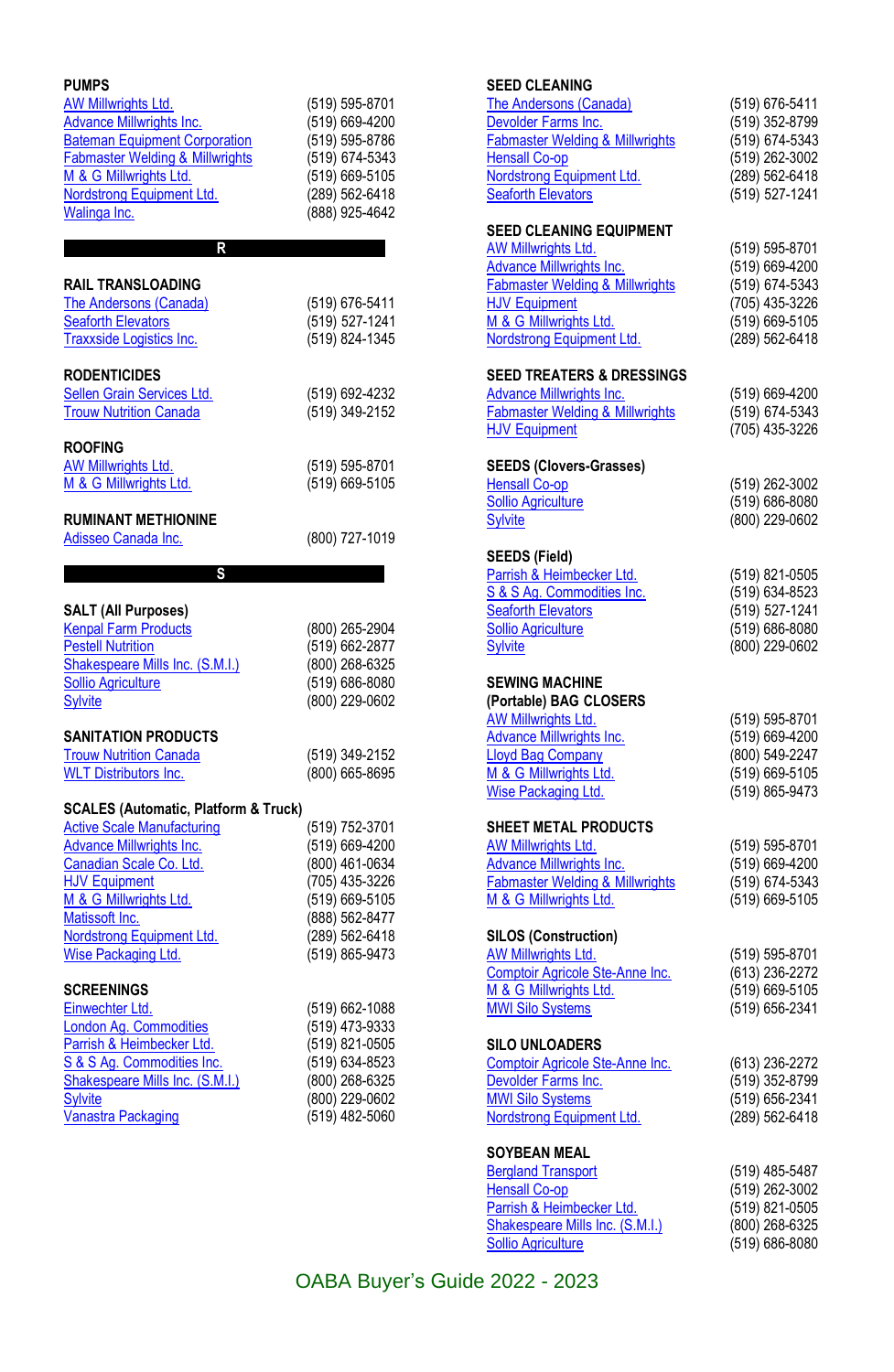| SOYBEAN OIL                                                                |                                  |
|----------------------------------------------------------------------------|----------------------------------|
| The Andersons Inc.                                                         | (716) 570-3328                   |
| Morrison Bros. Ltd.                                                        | (519) 357-3166                   |
| <b>Pestell Nutrition</b>                                                   | (519) 662-2877                   |
| <b>SPRAYING, FOGGING &amp; DUSTING</b><br><b>EQUIPMENT &amp; MATERIALS</b> |                                  |
| Green Lea Ag Center Inc.                                                   | (519) 485-6861                   |
| <b>HJV Equipment</b>                                                       | (705) 435-3226                   |
| Sellen Grain Services Ltd.                                                 | (519) 692-4232                   |
| STABILIZED FEED FAT                                                        |                                  |
| <b>Darling Ingredients</b>                                                 | (800) 263-0768                   |
| <b>Kenpal Farm Products</b>                                                | (800) 265-2904                   |
| Morrison Bros. Ltd.                                                        | (519) 357-3166                   |
| <b>Sanimax</b>                                                             | (800) 263-7430                   |
|                                                                            |                                  |
| <b>STORAGE TANKS (General)</b>                                             |                                  |
| AW Millwrights Ltd.                                                        | (519) 595-8701                   |
| <b>Advance Millwrights Inc.</b>                                            | (519) 669-4200                   |
| Devolder Farms Inc.                                                        | (519) 352-8799                   |
| ED & F Man Canada Inc.                                                     | (800) 363-9413                   |
| John Ernewein Ltd.                                                         | (519) 881-0187                   |
| <b>Fabmaster Welding &amp; Millwrights</b>                                 | (519) 674-5343                   |
| Green Lea Ag Center Inc.<br><b>HJV Equipment</b>                           | (519) 485-6861<br>(705) 435-3226 |
| M & G Millwrights Ltd.                                                     | (519) 669-5105                   |
| <b>MWI Silo Systems</b>                                                    | (519) 656-2341                   |
| <b>Nachurs Alpine Solutions Inc.</b>                                       | (800) 265-2268                   |
|                                                                            |                                  |
| <b>SUCTION UNITS</b>                                                       |                                  |
| M & G Millwrights Ltd.                                                     | (519) 669-5105                   |
| Walinga Inc.                                                               | (888) 925-4642                   |
| т                                                                          |                                  |
|                                                                            |                                  |
| TANKAGE<br>Green Lea Ag Center Inc.                                        | (519) 485-6861                   |
| M & G Millwrights Ltd.                                                     | (519) 669-5105                   |
|                                                                            |                                  |
| <b>TAX SERVICES</b>                                                        |                                  |
| <b>MNP LLP</b>                                                             | (519) 830-9299                   |
|                                                                            |                                  |
| <b>TERMINALS (Grain/Fertilizer)</b>                                        |                                  |
| Green Lea Ag Center Inc.                                                   | (519) 485-6861                   |
| <b>Hensall Co-op</b>                                                       | (519) 262-3002                   |
| <b>HJV Equipment</b>                                                       | (705) 435-3226                   |
| Port of Johnstown                                                          | (613) 925-4228                   |
| <b>Sylvite</b>                                                             | (800) 229-0602                   |
| <b>TRANSFER STATION</b>                                                    |                                  |
| <b>Seaforth Elevators</b>                                                  | (519) 527-1241                   |
| Shakespeare Mills Inc. (S.M.I.)                                            | (800) 268-6325                   |
| <b>Sylvite</b>                                                             | (800) 229-0602                   |
| <b>Vanastra Packaging</b>                                                  | (519) 482-5060                   |

[Vanastra Packaging](http://www.vanastrapackaging.com/) (519) 482-5060<br>
<u>Zehr Transport Ltd.</u> (519) 485-2777

[Zehr Transport Ltd.](http://www.oaba.on.ca/files/Zehr%20writeup.pdf)

### **TRANSPORTATION**

| <b>Bergland Transport</b>       | (519) 485-5487 |
|---------------------------------|----------------|
| Einwechter Ltd.                 | (519) 662-1088 |
| London Aq. Commodities          | (519) 473-9333 |
| Matissoft Inc.                  | (888) 562-8477 |
| S & S Aq. Commodities Inc.      | (519) 634-8523 |
| <b>Seaforth Elevators</b>       | (519) 527-1241 |
| Shakespeare Mills Inc. (S.M.I.) | (800) 268-6325 |
| <b>Sylvite</b>                  | (800) 229-0602 |
| Walinga Inc.                    | (888) 925-4642 |
|                                 |                |

# **TRUCK HOISTS, BODIES & ACCESSORIES**

(888) 925-4642

#### **TRUCKING SERVICES**

| <b>Bergland Transport</b>       | (519) 485-5487 |
|---------------------------------|----------------|
| <b>DLG Services Inc.</b>        | (888) 372-4694 |
| Einwechter Ltd.                 | (519) 662-1088 |
| <b>Hensall Co-op</b>            | (519) 262-3002 |
| <b>London Ag. Commodities</b>   | (519) 473-9333 |
| Matissoft Inc.                  | (888) 562-8477 |
| S & S Ag. Commodities Inc.      | (519) 634-8523 |
| Shakespeare Mills Inc. (S.M.I.) | (800) 268-6325 |
| <b>Sylvite</b>                  | (800) 229-0602 |
| Zehr Transport Ltd.             | (519) 485-2777 |
| <b>TRUCK TRANSLOADING</b>       |                |
| <b>Seaforth Elevators</b>       | (519) 527-1241 |
| Trayyeide Logistics Inc.        | (519) 824-1345 |

| <b>Traxxside Logistics Inc.</b>                    | (519) 824-1345 |
|----------------------------------------------------|----------------|
| Vanastra Packaging                                 | (519) 482-5060 |
| TURF & GARDEN PRODUCTS<br>Green Lea Ag Center Inc. | (519) 485-6861 |

[Sylvite](https://sylvite.ca/) (800) 229-0602

#### **…………………………..….V……………………………….**

| <b>VENTILATION SYSTEMS</b>               |                |
|------------------------------------------|----------------|
| <b>AW Millwrights Ltd.</b>               | (519) 595-8701 |
| <b>Advance Millwrights Inc.</b>          | (519) 669-4200 |
| Comptoir Agricole Ste-Anne Inc.          | (613) 236-2272 |
| M & G Millwrights Ltd.                   | (519) 669-5105 |
| <b>VETERINARY SUPPLIES</b>               |                |
| <b>WLT</b> Distributors Inc.             | (800) 665-8695 |
| VITAMIN SUPPLEMENTS                      |                |
| <b>ADM Animal Nutrition</b>              | (800) 567-7692 |
| <b>Cargill Animal Nutrition</b>          | (800) 567-2469 |
| <b>DSM Animal Health &amp; Nutrition</b> | (800) 255-9077 |
| <b>Grober Nutrition</b>                  | (800) 265-7863 |
| Jefo                                     | (450) 799-2000 |
| <b>Kenpal Farm Products</b>              | (800) 265-2904 |
| PMT Inc.                                 | (800) 299-7904 |
| Shakespeare Mills Inc. (S.M.I.)          | (800) 268-6325 |
| <b>WLT Distributors Inc.</b>             | (800) 665-8695 |